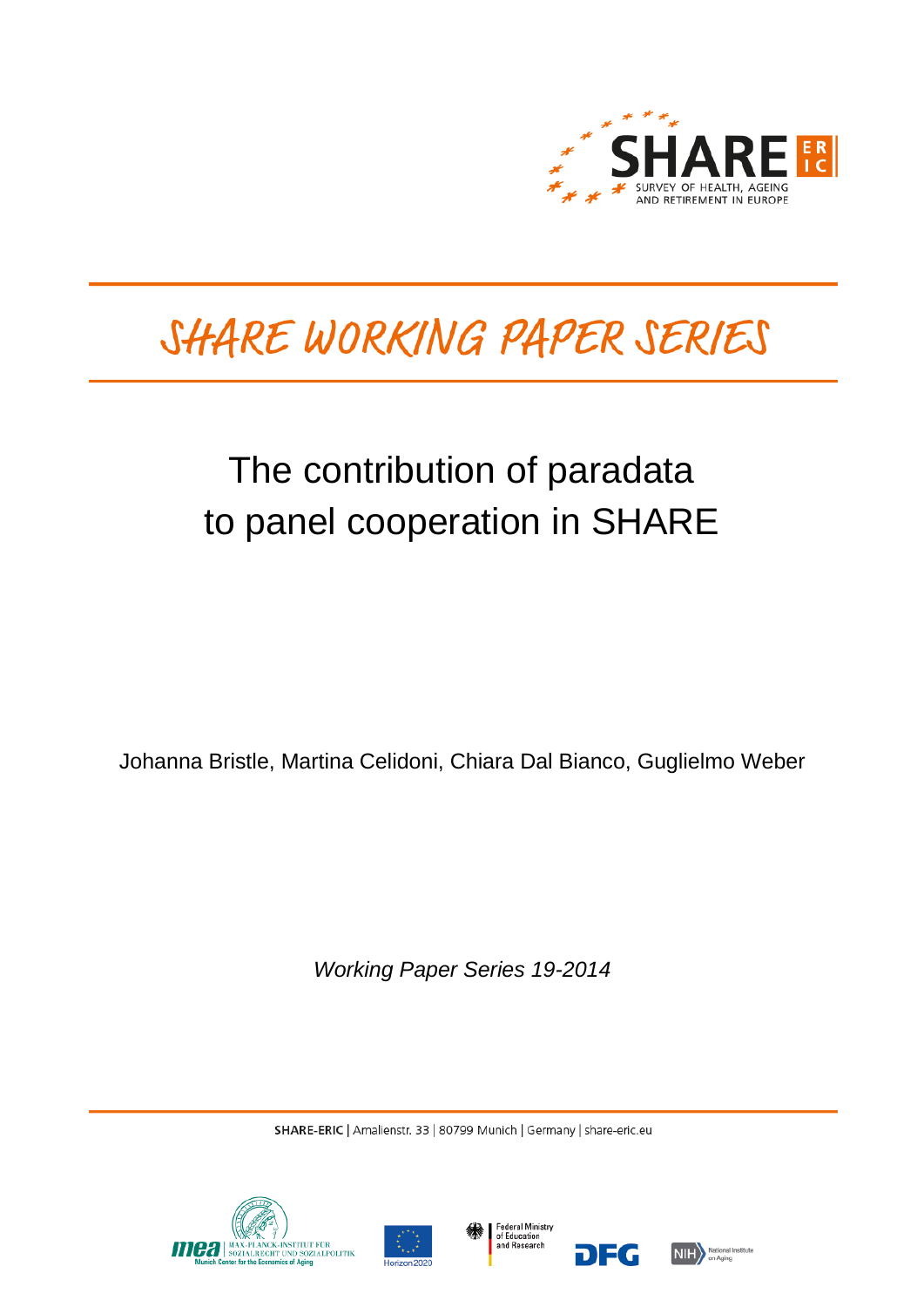# **The contribution of paradata to panel cooperation in SHARE**

Johanna Bristle

*Munich Center for the Economics of Aging (MEA) Max Planck Institute for Social Law and Social Policy* 

Martina Celidoni *University of Padua – Department of Economics and Management* 

Chiara Dal Bianco *Ca' Foscari University of Venice – Department of Economics* 

Guglielmo Weber *University of Padua – Department of Economics and Management* 

#### **Abstract**

This paper deals with panel cooperation in a cross-national face-to-face survey, the Survey of Health, Ageing and Retirement in Europe (SHARE). Our outcome of interest is panel cooperation in the fourth wave, conditional on participating in the previous wave. We focus on the contribution of *paradata,* related to fieldwork strategies, features of the (current) interviewer and variables describing respondents' prior interview experience.

Using a multilevel approach, we find that factors at all three levels (survey agency, interviewer and respondent) influence cooperation. At the highest level, we highlight the importance of everyday communication between survey agency coordinators and interviewers to gain cooperation. At the interviewer level we find that interviewers' quality of work and experience significantly affect cooperation propensity. Respondent-level characteristics represented in paradata, such as prior interview experience, have a large influence on the cooperation decision overall.

**Keywords:** panel data, attrition, paradata, field practices, interviewer effects

*Acknowledgement: We would like to thank Thorsten Kneip, Julie M. Korbmacher, Oliver Lipps, Omar Paccagnella, Lisa Riedel and Annette Scherpenzeel for valuable comments and suggestions. We received helpful comments at the Panel Survey Methods Workshop, Ann Arbor - MI (May 2014), the 4th SHARE User conference, Liege - BE (November 2013), the 5th European Survey Research Association (ESRA) conference, Ljubljana - SI (July 2013) and the weekly seminar at the Munich Center for the Economics of Aging. All remaining errors are our own.* 

*This paper uses data from SHARE wave 4 release 1.1.1, as of March 28th 2013(DOI: 10.6103/SHARE.w4.111) or SHARE wave 1 and 2 release 2.6.0, as of November 29 2013 (DOI: 10.6103/SHARE.w1.260 and 10.6103/SHARE.w2.260) or SHARELIFE release 1, as of November 24th 2010 (DOI: 10.6103/SHARE.w3.100). The SHARE data collection has been primarily funded by the European Commission through the 5th Framework Programme (project QLK6-CT-2001-00360 in the thematic programme Quality of Life), through the 6th Framework Programme (projects SHARE-I3, RII-CT-2006-062193, COMPARE, CIT5- CT-2005-028857, and SHARELIFE, CIT4-CT-2006-028812) and through the 7th Framework Programme (SHARE-PREP, N° 211909, SHARE-LEAP, N° 227822 and SHARE M4, N° 261982). Additional funding from the U.S. National Institute on Aging (U01 AG09740-13S2, P01 AG005842, P01 AG08291, P30 AG12815, R21 AG025169, Y1-AG-4553-01, IAG BSR06-11 and OGHA 04-064) and the German Ministry of Education and Research as well as from various national sources is gratefully acknowledged (see www.share-project.org for a full list of funding institutions)*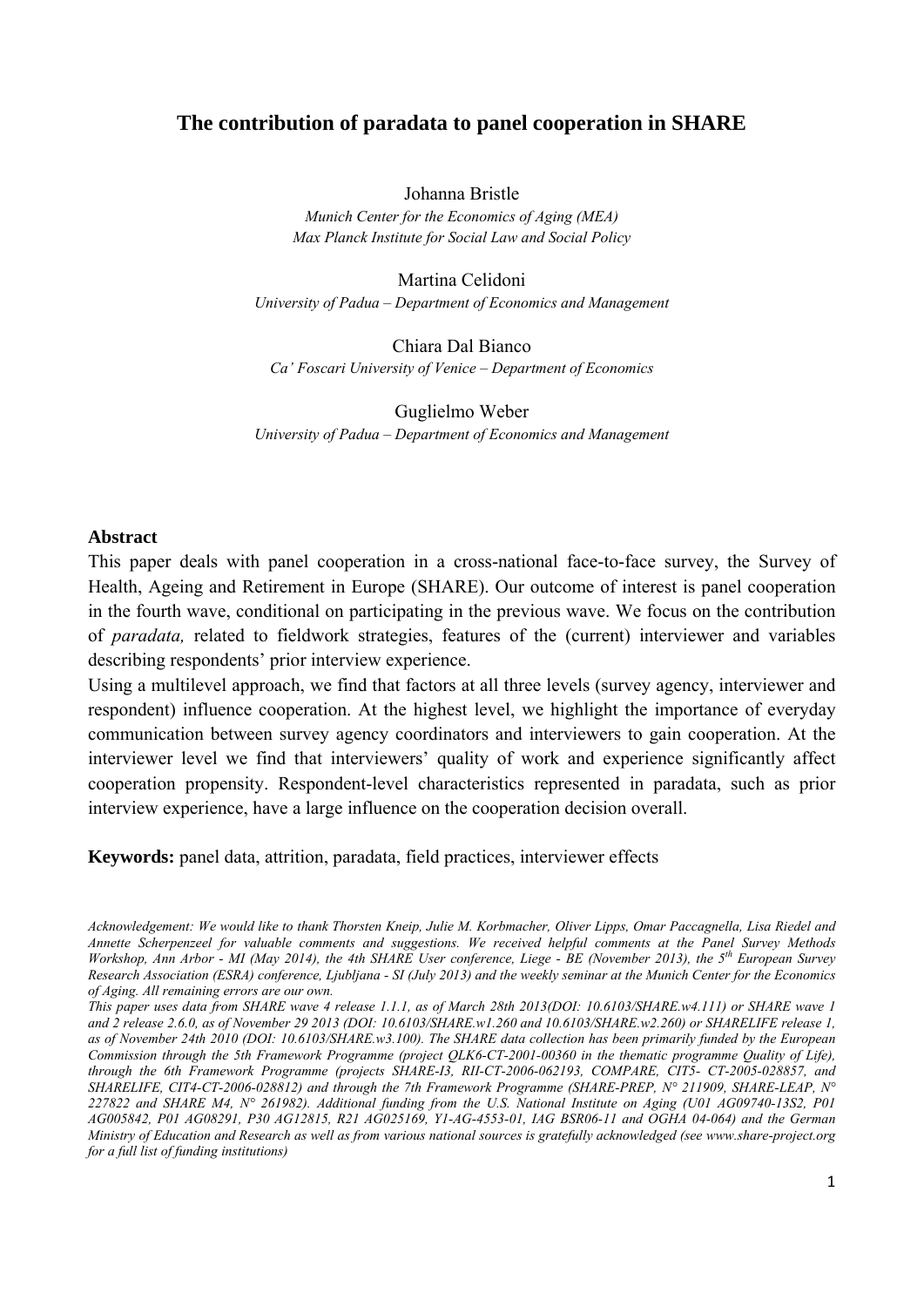# **1. Introduction**

Declining response rates are a well-known challenge in all survey-related fields. For longitudinal studies, nonresponse or attrition accumulates over waves and particularly harm the panel dimension of the data. Researchers use both ex-post approaches, e.g. imputation schemes and weighting, and ex-ante strategies, i.e. preventing missing information during fieldwork, to improve data quality, obtain more efficient estimates (De Leeuw et al., 2003) and account for the possibility that there are systematic differences between responding and non-responding individuals (Rubin, 1976). The exante approach in particular investigates the determinants of survey response to reduce attrition by improving fieldwork.

Computerized survey tools allow researchers to exploit additional information about the survey process as determinants in the empirical analysis of nonresponse behaviour. This additional information is usually called *paradata* and can be defined as a "by-product of the data collection process capturing information *about that process"* (Durrant and Kreuter 2013, p.1). While paradata at the individual or interviewer level have been used in this strand of literature, information at the survey agency level, within a multi-country survey, has rarely been taken into account to explain participation. One possible motivation for this gap could be that, in cross-national research, information at the survey agency level may not be available or not harmonised across countries (Blom et al, 2008) so that comparability is limited. The Survey of Health, Ageing and Retirement in Europe (SHARE), which provides harmonised information on elderly individuals at the European level, collects such data in wave 4. This additional source of information gives us the opportunity to investigate the nature of nonresponse at the survey agency level, possibly due to differences between survey organisations regarding survey fieldwork strategies, because all those data are standardized and can be compared across countries.

Our approach is theoretically based on the framework of survey participation by Groves and Couper (1998), where factors expected to influence survey participation are divided into the two major areas: "out of researcher control" and "under researcher control". In this paper we are particularly interested in factors that can be influenced by the researcher, namely survey agencies' fieldwork strategies, features of the interviewer and the respondent-interviewer interaction.

Our outcome of interest is cooperation in the fourth wave of SHARE and we are interested in understanding which paradata contribute to explain it among: (1) previous experience with SHARE interviews, (2) current interviewer characteristics, and (3) agency-level fieldwork indicators.

The structure of the paper is as follows: section 2 reviews the literature, section 3 presents the features of the available data with a special focus on the variables derived. The heterogeneity in cooperation rates is described in section 4, section 5 presents the empirical strategy, section 6 comments the empirical results and section 7 concludes.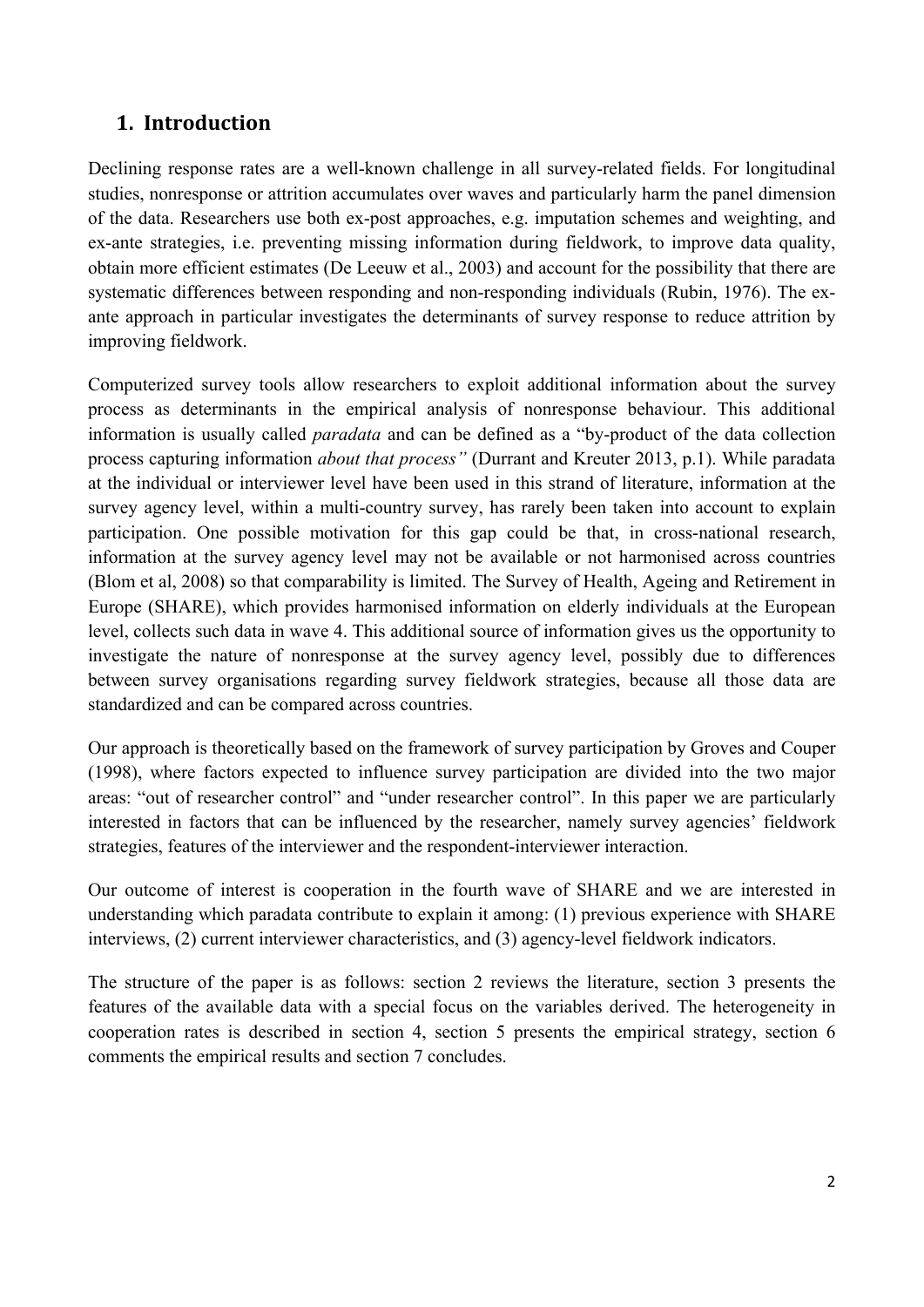# **2. Previous findings**

Panel studies are affected by attrition that can bias parameter estimates, due to potential differences between those who stay in the panel and those dropping out. Researchers have sometimes used exante analysis to understand how to prevent missing information during fieldwork. The literature interested in the determinants of survey participation recently proposed also the use of paradata to better understand response behaviour (e.g. Kreuter et al., 2010 and Kreuter, 2013). However, even if paradata represent a rich source of new information, little attention has been paid for instance to indicators such as keystroke or item level paradata (Couper and Kreuter, 2013) as well as additional information at higher levels.

Regarding higher levels, e.g. country or survey agency, heterogeneity might be explained by differences in survey characteristics, in population characteristics or in data collection practices. This was highlighted by Blom (2012) by looking at country differences in contact rates in the European Social Survey (ESS) - a survey similar to SHARE in its attempt at ex-ante harmonization across several European countries, but unlike SHARE because it lacks the longitudinal dimension. By using counterfactual analysis the author attributes differences in contact rates to differential survey characteristics (mostly related to interviewers' contact strategies), population characteristics and coefficients. Like Blom (2012), we investigate what drives variability also at the country level, but we are interested in cooperation – rather than contact – and use multilevel analysis as empirical strategy. Multilevel analysis has become standard in this strand of literature, but is often used to explain the heterogeneity at the item, respondent or interviewer level. The exclusion of a country level is due to the restricted number of countries involved in other cross national surveys as well as the unavailability of harmonized information to compare. An exception is Lipps and Benson (2005), who analysed contact strategies in the first wave of SHARE using a multilevel model taking into account also the country level, but did not find significant determinants for country differences.

An advantage of using the fourth wave of SHARE, as we do, is that we can exploit additional information collected at the survey agency level to better understand if different fieldwork practices can explain the related variance. In SHARE, countries and survey agencies mostly overlap – however, since in two countries (Belgium and France) more than one survey agency collected the data we will use the term survey agency, instead of country, for the third (highest) level.

Taking the role of the interviewer into account is crucial for attrition analyses in face-to-face surveys. Following Lynn et al.  $(2011)$  we decided to focus on the current interviewer<sup>1</sup>. Results on interviewers' experience are consistent over different studies, leading to the conclusion that experience is positively associated with gaining cooperation (e.g. Lipps and Pollien, 2011, Jäckle et al., 2013, Hox and de Leeuw, 2002, Groves and Couper 1998), although it is still unclear what drives the effect, i.e. whether this is a selection effect (bad interviewers quit) or a learning effect (interviewers improve their skills over time). Durrant et al. (2010) showed that experience in terms of the skill level acquired matters more than time spent in the job.

<sup>&</sup>lt;sup>1</sup> While Pickery et al. (2001) state that the previous interviewer is more relevant, a more recent study of Lynn et al. (2011) shows the opposite.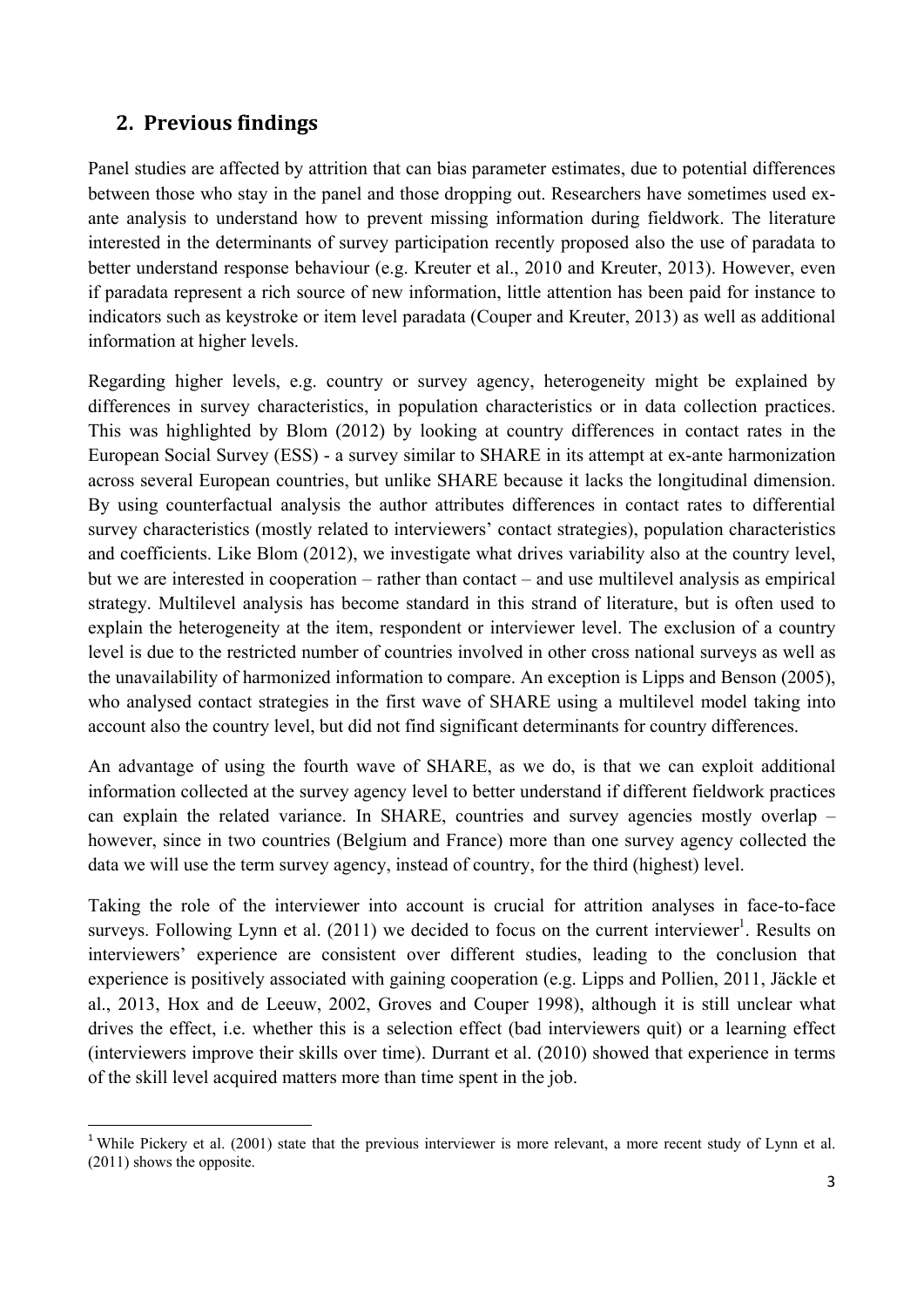A more recent discussion is concerned with interviewers' work quality. As in Korbmacher and Schroeder (2013), paradata at the interviewer level can refer also to data quality indicators such as rounding behaviour in measurements. Based on the literature on "satisficing behaviour" in surveys (Krosnick, 1991), the underlying hypothesis is that interviewers who are diligent at specific tasks during the interview are more engaged and more successful in gaining cooperation than interviewers who show deviant interviewing behaviour. Diligent interviewers are those who fulfil their task thoroughly to optimize the quality of their interviews, whereas deviant interviewers use "satisficing strategies", such as skipping introductions or rounding measurements, to minimize effort.

Paradata at the respondent level are more common and can provide measures for the interviewerrespondent interaction and the overall experience during the previous interview. As indicators for past interview experience, we will focus on interviewer assessments on respondents' attitude, item nonresponse and interview length.

In general, a "pleasant" interview experience in a prior wave is assumed to be beneficial for future cooperation, but often this is not measured directly. Lugtig (2014) highlights four mechanisms of attrition at the respondent level, namely shocks (e.g. moving, health decline), habit (consistent participation pattern), absence of commitment, and panel fatigue. Paradata can especially help in capturing commitment and panel fatigue to single out respondents at risk of future attrition due to non-cooperation. This can be based on interviewer assessments, e.g. willingness to answer or if the respondent asked for clarifications, or directly derived from the interview data, e.g. item nonresponse. The latter in particular has been shown to be a good predictor for participation in later waves. According to the theory of a *latent cooperation continuum* (Burton et al., 1999), in fact, item nonresponse – not providing valid answers to some questions - can be considered a precursor of unit nonresponse – not providing any answers - in the following wave. In other terms, a steady progress of attrition is assumed and empirically supported (Loosveldt et al., 2002).

Interview length also contributes to shape past interview experience and can be computed using keystroke data. In longitudinal surveys, interview length might affect the decision to participate in later waves. On the one hand a longer interview can be seen as a burden and affect cooperation negatively; on the other hand length might also measure the respondent's motivation and commitment to the survey and therefore can have a positive influence on cooperation. The results in the literature on interview length are mixed with some showing a positive association (Fricker et al., 2012) with cooperation and some not finding any effects (Lynn, 2013, Sharp and Frankel, 1983). Brendan et al. (1995) bridge the mixed results of the other studies by taking the longitudinal perspective into account. They find that long interviews are positively correlated with cooperation during the first waves of a panel, but the association vanishes in later waves.

In this paper we provide an exploratory analysis to assess the role of respondent, interviewer and survey agency paradata in explaining cooperation in SHARE wave 4.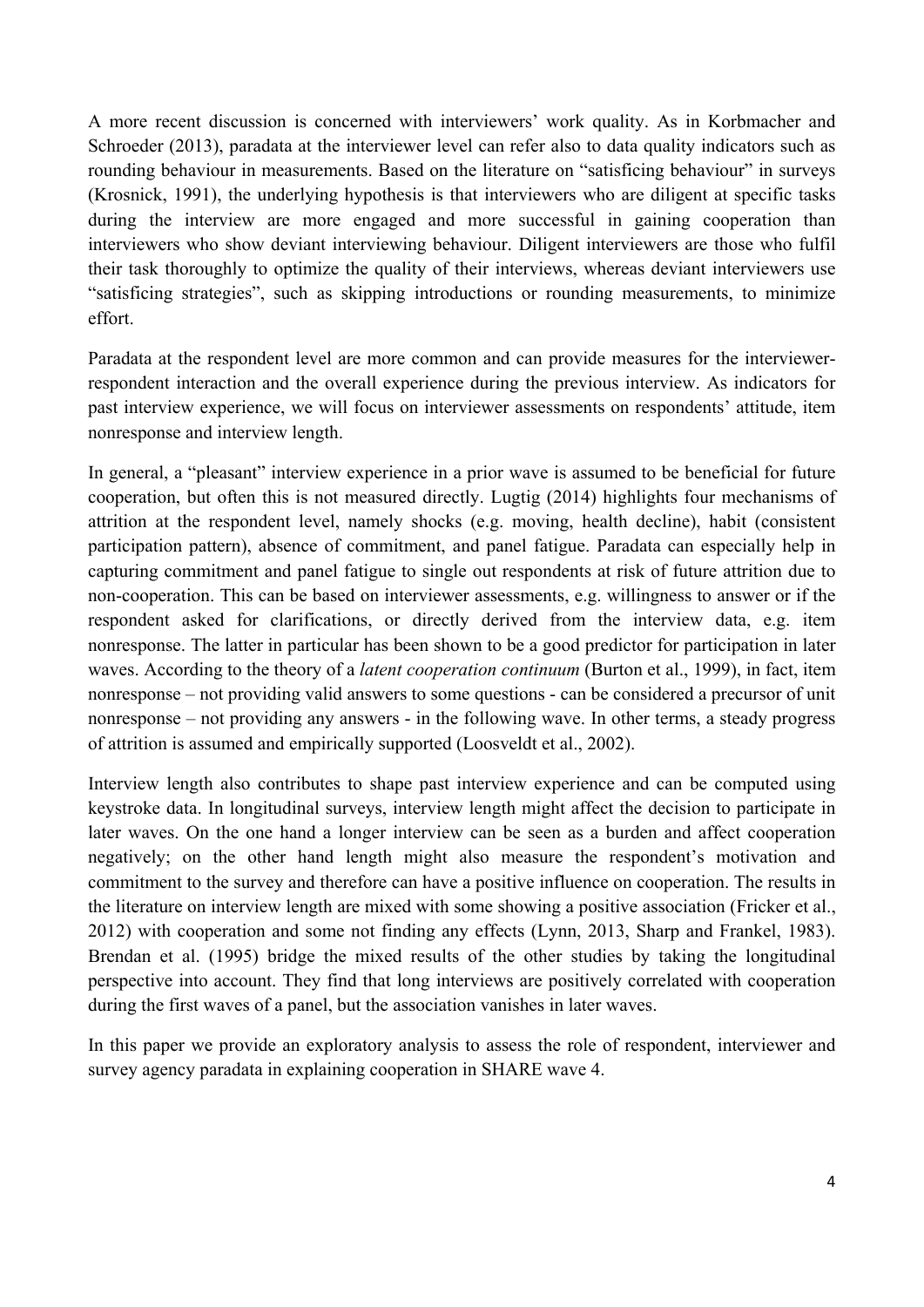# **3. Data**

## **3.1 SHARE and sample selection**

SHARE is a multidisciplinary harmonised European survey, targeting individuals aged 50+ and their partners, and represents a principal source of data to describe and investigate causes and consequences of the aging process for the European population (see Bӧrsch-Supan et al., 2013). SHARE has been conducted for the first time in 2004/2005 (wave 1) in eleven European countries (Austria, Belgium, Denmark, France, Germany, Greece, Italy, Netherlands, Spain, Sweden and Switzerland) and Israel. In the second wave Poland, Czech Republic and Ireland joined SHARE and additional refreshment samples were added in order to ensure representativeness of the targeted population. Wave 3, called SHARELIFE, conducted between 2008 and 2009, differs from the standard waves, since it collects life histories of individuals who participated in wave 1 or wave 2. The fourth wave of SHARE, which started in 2011, is a regular wave.

The regular main questionnaire is composed by about twenty modules, each focuses on a specific topic, e.g. demographics, mental and physical health, cognitive functions, employment and pensions. The questionnaire of SHARELIFE differs from the standard waves, since it has very few questions on the current condition<sup>2</sup> but focuses on gathering information regarding life histories of individuals who participated in wave 1 or wave 2. We exploit mainly the third and the fourth wave of SHARE, by looking at cooperation in wave 4 given participation in SHARELIFE. The two waves are not completely comparable given the rather special content of the third wave but the choice is driven mainly by the availability of paradata. The particular sample definition we refer to, implies that we have to be cautious when extending our results, as Lepkowski and Couper (2002) noticed in fact the response process in later waves of a panel differs in important ways compared to the initial wave (wave 1 in our case).

Both standard and retrospective SHARE interviews are conducted via face-to-face, computerassisted personal interviews (CAPI). Not every eligible household member is asked to answer every module of the standard CAPI questionnaire: selected household members served as family, financial or household respondents. They answered questions about children and social support, financial issues or household features, on behalf of the couple or the household, respectively. This means that the length of the questionnaire varies among respondents by design, and this has to be taken into account when analysing participation. An advantage in using SHARELIFE is that differences among types of respondents are limited since there is a distinction only between first and second respondent on the basis of very few questions on household current economic situation (e.g. Household Income). In all SHARE waves there is also the possibility to have a shorter proxy interview for cognitively impaired respondents. The proxy can answer on behalf of the eligible individual for most of the modules.

<sup>&</sup>lt;sup>2</sup> Variables related to the current condition are household income, health status, economic status and current income from employment, self-employment and pensions.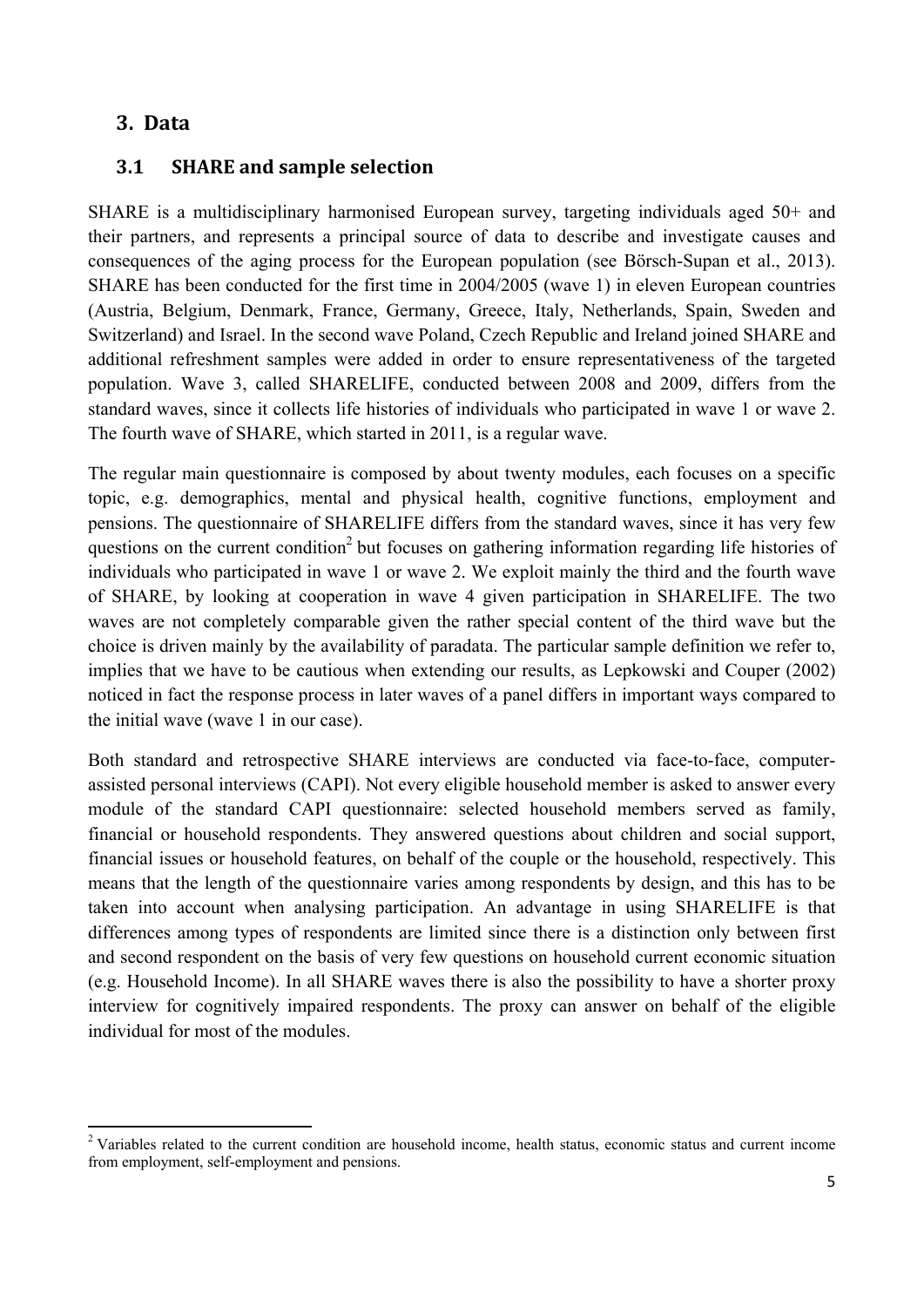We describe more precisely our sample definition in Table 1. The number of individuals interviewed in SHARELIFE are  $23,885^3$ ; we then deleted 282 cases that were not preloaded or not eligible for fieldwork wave 4, e.g. due to legal restrictions. We do not consider individuals from the longitudinal sample whose households were not contacted in wave 4 (579 cases) to avoid confusion between contact and cooperation since they are theoretically two separate stages (Lynn, 2008). When linking the different data sources, interviewer information was not linkable for France (2,451 cases), about 10% of Sweden and Czech Republic (393 cases), and some idiosyncratic cases (e.g. unresolvable typographical errors). Survey agency information was not available for Poland, which accounts for 1,839 cases. We do not have complete information on interviewers in wave 4 for 26 cases; wave 3 missing data concern 901 individuals, distributed among all countries<sup>4</sup>.

| Number of observations released in SHARELIFE | 23,885 |
|----------------------------------------------|--------|
| Sample restrictions                          |        |
| not preloaded/not eligible in w4             | 282    |
| household not contacted in w4                | 579    |
| Linkage restrictions                         |        |
| not linked with interviewer information      | 3,146  |
| no survey agency information provided        | 1,839  |
| Incomplete data restrictions                 |        |
| Missing data at interviewer level            | 26     |
| Missing data at respondent level             | 901    |
| <b>Final sample size</b>                     | 17,112 |

|  |  |  |  | <b>Table 1. Sample definition</b> |
|--|--|--|--|-----------------------------------|
|--|--|--|--|-----------------------------------|

# **3.2 Collection and preparation of paradata in SHARE**

The collection of paradata is greatly facilitated by using computer-assisted sample management tools and interview instruments. In the following section we describe the data sources in SHARE and the preparation of the variables we derive from them.

For sample management SHARE uses a tailor-made sample management system (SMS). This program is installed on each interviewer's laptop and enables interviewers to manage their assigned subsample. The success of a cross-national study such as SHARE heavily depends on the way the data is collected in the various countries. Therefore using a harmonised tool for collecting interview data as well as contact data is crucial to ensure the comparability of the results. The SMS tool enables interviewers to easily register every contact with a household or individual respondent and enter result codes for every contact attempt (e.g. no contact, contact-try again, or refusal). These

<sup>&</sup>lt;sup>3</sup> We do not consider Greece because it did not participate in wave 4.

<sup>&</sup>lt;sup>4</sup> As missing information is especially related to questions of the IV module regarding area and type of building, we ran our analysis including those observations by adding binary indicators for missing information. Results, available upon request, do to not change.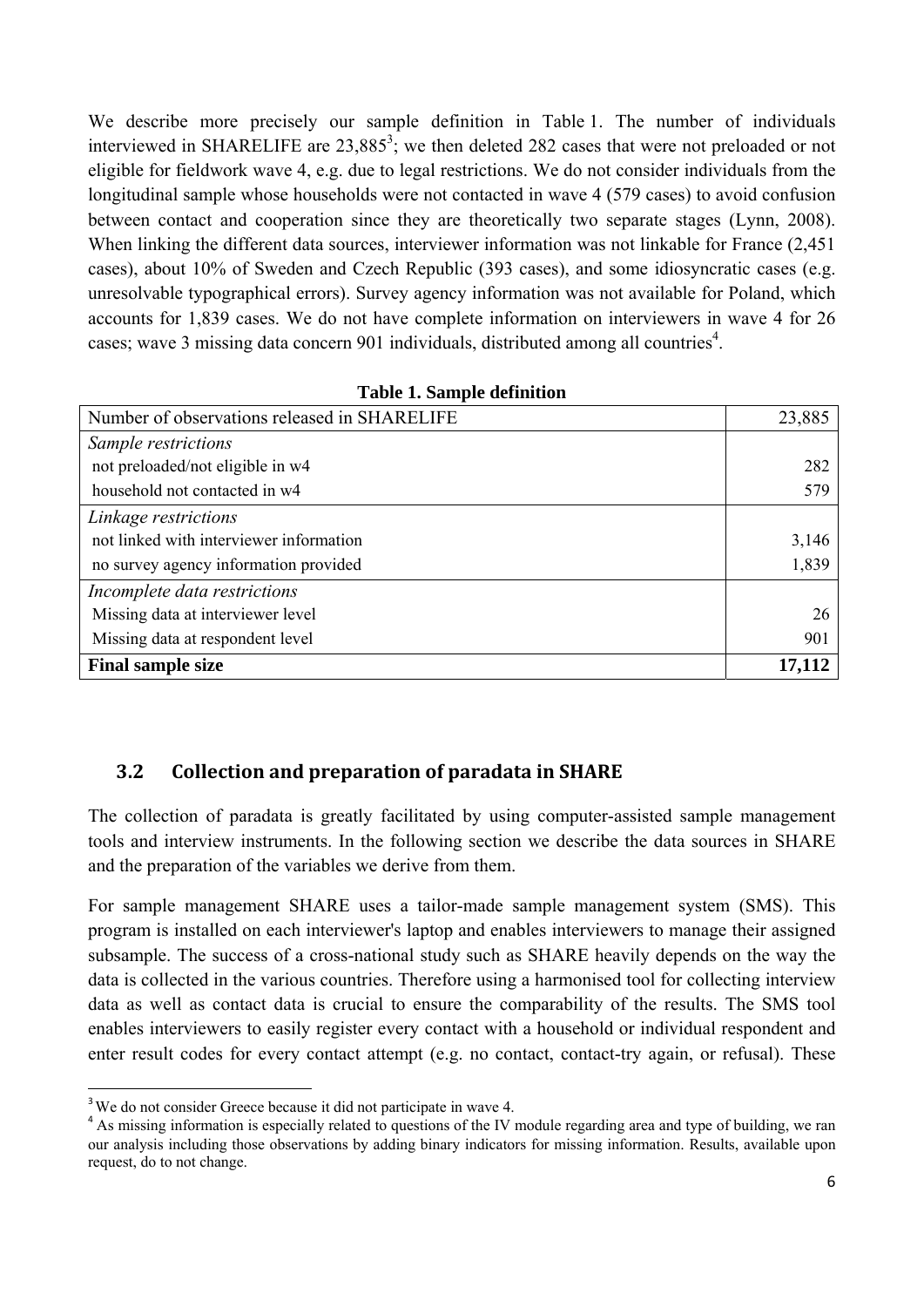data were also used by Lipps and Benson (2005) to analyse contact strategies in the first wave of SHARE. Among the information collected through the SMS tool, we used the number of contacts that interviewers registered before gaining household cooperation or a final refusal. Furthermore, the sample definition was partly constructed based on contact information (see Table 1).

While the interview is conducted, additional paradata are collected by tracking keystroke data. Here, every time a key is pressed on the keyboard of the laptop, this is registered and stored by the software in a text file. From these text files, time stamps at the item level can be computed. Additionally, the SMS records the number of times an item was accessed, back-ups, if a remark was set and the remark itself. We computed the interview length of wave 3 based on those files. In order to control for the potential effect of interview length on cooperation propensity, we include it and its square term to account also for possible non-linear effects. Controlling for interview length helps in taking into account that SHARE interviews vary by design due to the complex structure of the questionnaire. Also the fact that proxy interviews are allowed is supposed to be captured in part by the length of the interview and also by controlling for the health status of the respondent.

Furthermore, as paradata at the respondent level, we include information derived from the CAPI interviews in wave 3, and in particular the percentage of item nonresponse to monetary items. The questions considered to construct this variable are household income (HH017), value of the property (AC019), first monthly wage for employed individuals (RE021) or the first monthly work income (RE023) for self-employed individuals, the current wage if the respondent is still in employment (RE027), the current income if the respondent is still self-employed (RE029), pension benefit (RE036), the wage at the end of the main job if retired (RE041) and income at the end of the main job if retired and worked as self-employed (RE043). The public release of SHARE contains also a section where interviewers are asked to evaluate the reluctance of respondents (IV module). Related to this, we included also a dummy variable indicating whether the interviewer reports a high willingness to answer and whether she does not ask for clarifications. Furthermore, information on the area (urban vs. rural) is derived from the iv module.

Additionally, interviewer information and survey agency fieldwork strategies were gathered and delivered by the survey agencies for wave 4. Interviewer information includes demographics (year of birth, education, gender) and their previous experiences in conducting SHARE interviews. Interviewers' education level is not available for all countries. For those survey agencies that provided this information, we applied the International Standard Classification of Education (ISCED-97) for harmonising the country-specific answers<sup>5</sup>.

Among interviewers' controls we add also a measure of *work quality*, following Korbmacher and Schroeder (2013). We try to capture interviewers' quality based on the grip strength test that SHARE proposes in every wave. The test consists of measuring respondents' grip strength twice for each hand. In the CAPI, interviewers are explicitly told to record a value between 0 and 100, without rounding numbers to multiples of 5 and 10. "Previous waves showed that multiples of 5 and

<sup>&</sup>lt;sup>5</sup> We exploit this information to run robustness analysis with the subsample of agencies who provided the education information.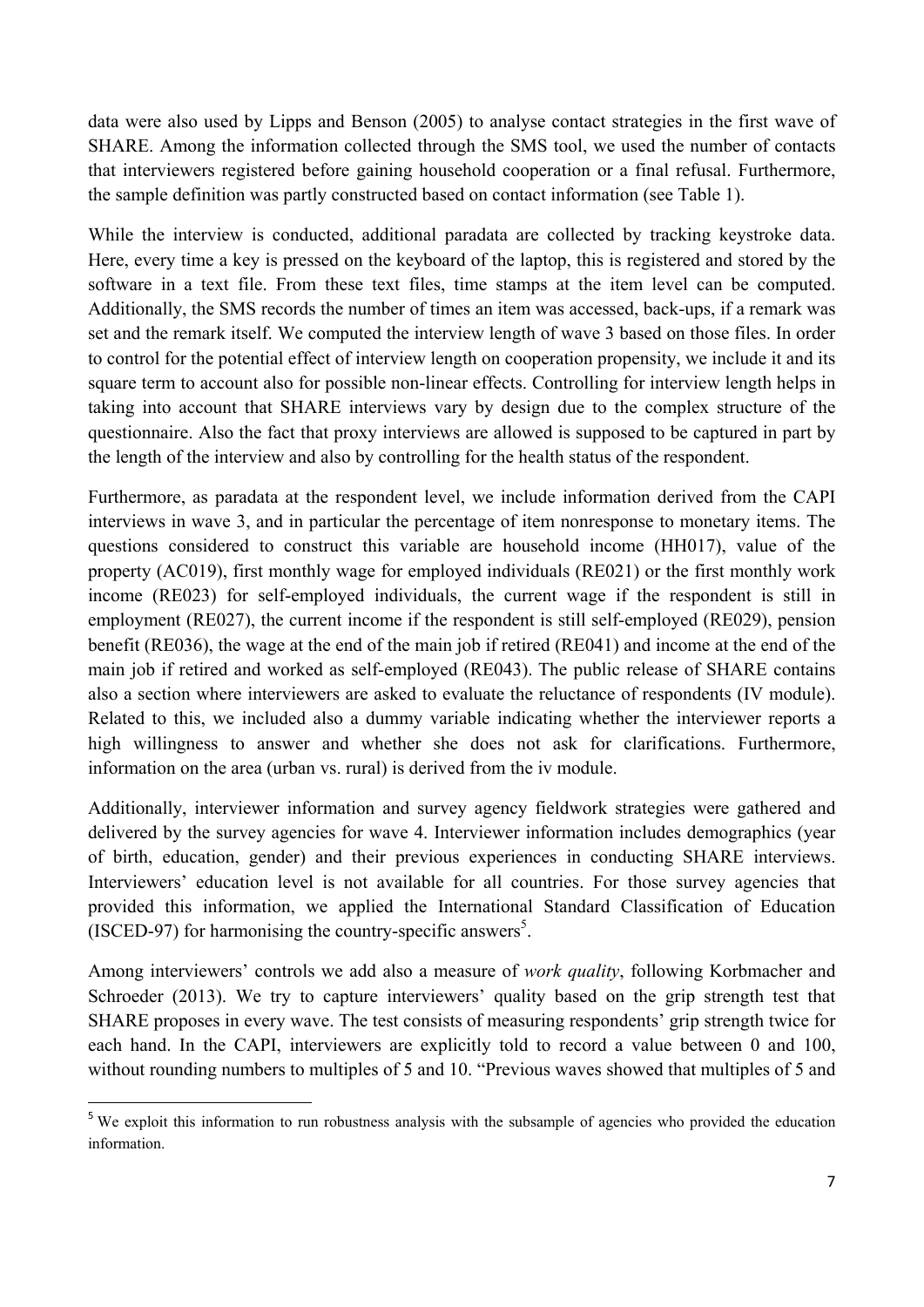10 were recorded more than statistically expected" (Korbmacher and Schroeder, 2013); in Figure 1 we report the wave 4 pattern of grip strength measurement. If interviewers have percentages of multiples of 5 and 10 that lie outside a 90% confidence interval centred on the statistically expected value of 20.8%, then the interviewer is not measuring grip strength properly. We identify interviewers that do not overdo rounding with a dummy that takes value one if the percentage is below the lower cut-off of the confidence interval; another dummy captures individuals that round too often, taking value 1 if the percentage exceeds the upper cut-off of the confidence interval.



**Figure 1. Frequency of grip strength values** 

Additional information is gathered at the survey agency level about fieldwork strategies, i.e. topics covered are recruitment, training, contacting respondents, translation, technical support, interview content, sampling process, management of interviewers and duration of fieldwork. Those data are collected mostly by means of open-ended questions, but some questions have a dropdown list. Open questions are difficult to handle within a multi-country framework. For this reason we focused on questions with standard answering options which show some variability. We will consider especially the following questions: 'Who decides what project is prioritized assuming interviewers work on several projects simultaneously' with 'interviewer, agency or both' as possible answers and 'How often are you in contact with your interviewers about the SHARE study' with the following answering options 'Less than once a month, once a month, several times a month, once a week, several times a week or everyday'. We define two variables: *priority\_agency* which takes value one if the survey agency decides the priority of projects (four out of eleven survey agencies decide the priority of projects) and *everyday* which equals one if the survey agency has contact with the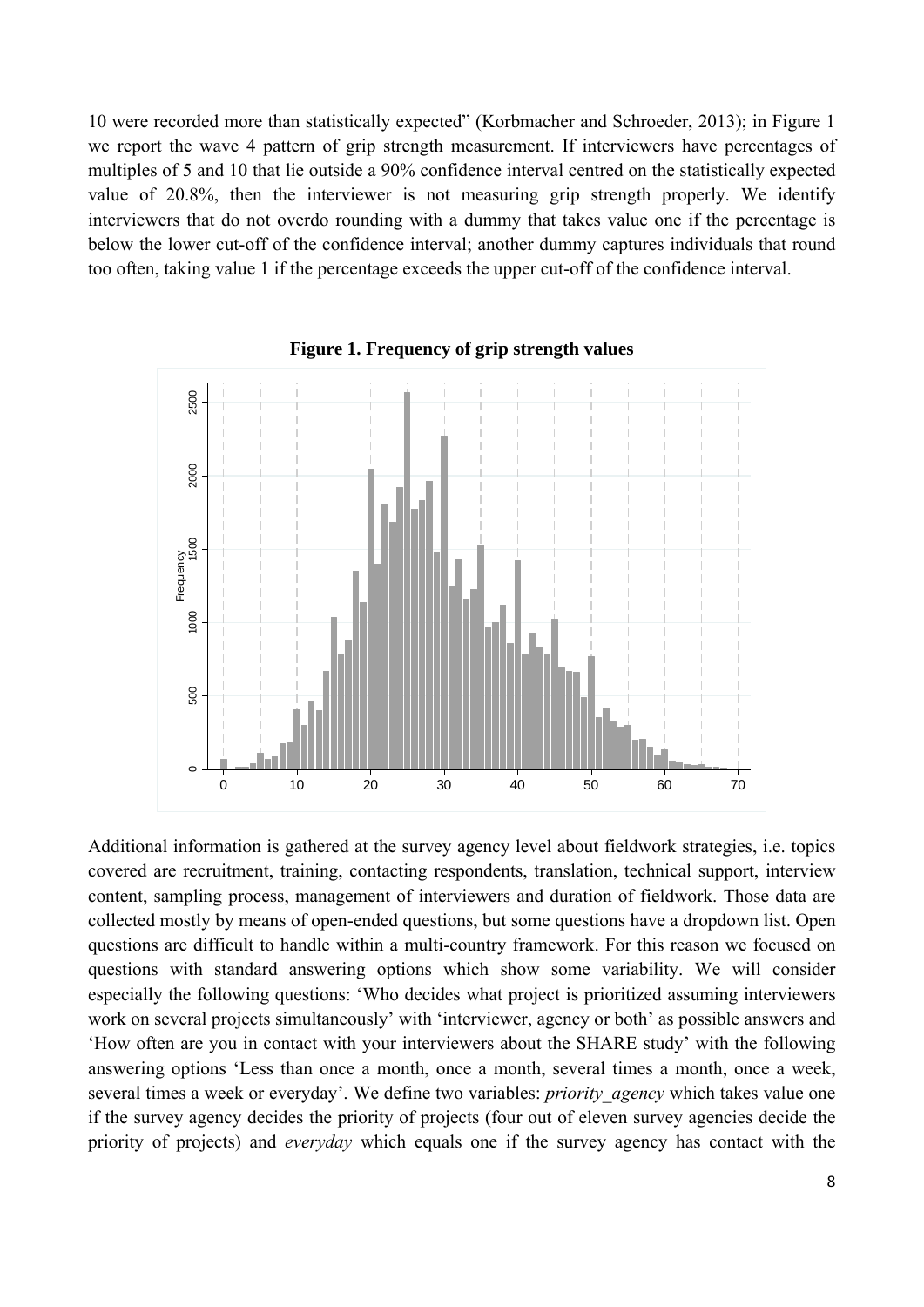interviewers on a daily basis (two out of eleven survey agencies have daily contacts with interviewers). An overview table of all variables used for the analysis with descriptive statistics can be found in the Appendix (Table A1-A3).

# **4. Attrition in SHARE Wave 4**

After describing the features of SHARE and the paradata used, we present more in detail response behaviour patterns in wave 4 for those who participated in  $SHARELIFE<sup>6</sup>$ , the sample we are interested in.

The standard distinction in the survey participation process is in terms of location, contact and cooperation (Lepkowski and Couper, 2002):

a) location of the sample unit means to find geographically eligible individuals at a given address,

b) contact means to reach an eligible sample unit by telephone or face-to-face visits, and

c) cooperation is the completion of the interview.

Given that step a) usually is less problematic in a panel (Lepkowski and Couper, 2002) and we cannot test it, the final response rate will be the product of contact and cooperation rates, at least in simplified terms.

Kneip (2013) reports household contact rates for the panel sample of SHARE wave 4 that are consistently above 90 percent with an average of about 95 percent across all countries, while household cooperation, varying between about 60 percent and about 90 percent, shows greater variation across countries. Hence, retention rates, which combine contact and cooperation, varied between 56 percent and about 90 percent<sup>7</sup>.

This highlights that establishing contact was not an issue in the panel sample for most countries and non-contact seems to be a very limited phenomenon compared to other surveys such as ECHP, where Nicoletti and Peracchi (2005) analysed participation, modelling contact and cooperation as sequential events. In our case, the very limited number of individuals in non-contacted households (2.4%) does not induce us to adopt the same strategy of distinguishing the two sequential events. We therefore model the decision of cooperating, i.e. completing the interview, given that almost all households were contacted successfully.

Figure 2 presents the percentage, among contacted individuals, who do not cooperate in wave 4.The figure highlights some heterogeneity among survey agencies with rather low non-cooperation rates (about 12%) in Italy, Denmark and Switzerland and higher non-cooperation rates, around 20%, in Austria, Germany, Sweden and Spain<sup>8</sup>.

  $6$  Our sample of analysis slightly differs from the panel sample because we do not consider those interviewed in wave 1 or 2 who did not participate in wave 3 (SHARELIFE).

All rates in Kneip (2013) are constructed according to AAPOR standards.

<sup>&</sup>lt;sup>8</sup> These numbers are own calculations based on our sample restrictions. For official rates, please refer to Kneip (2013).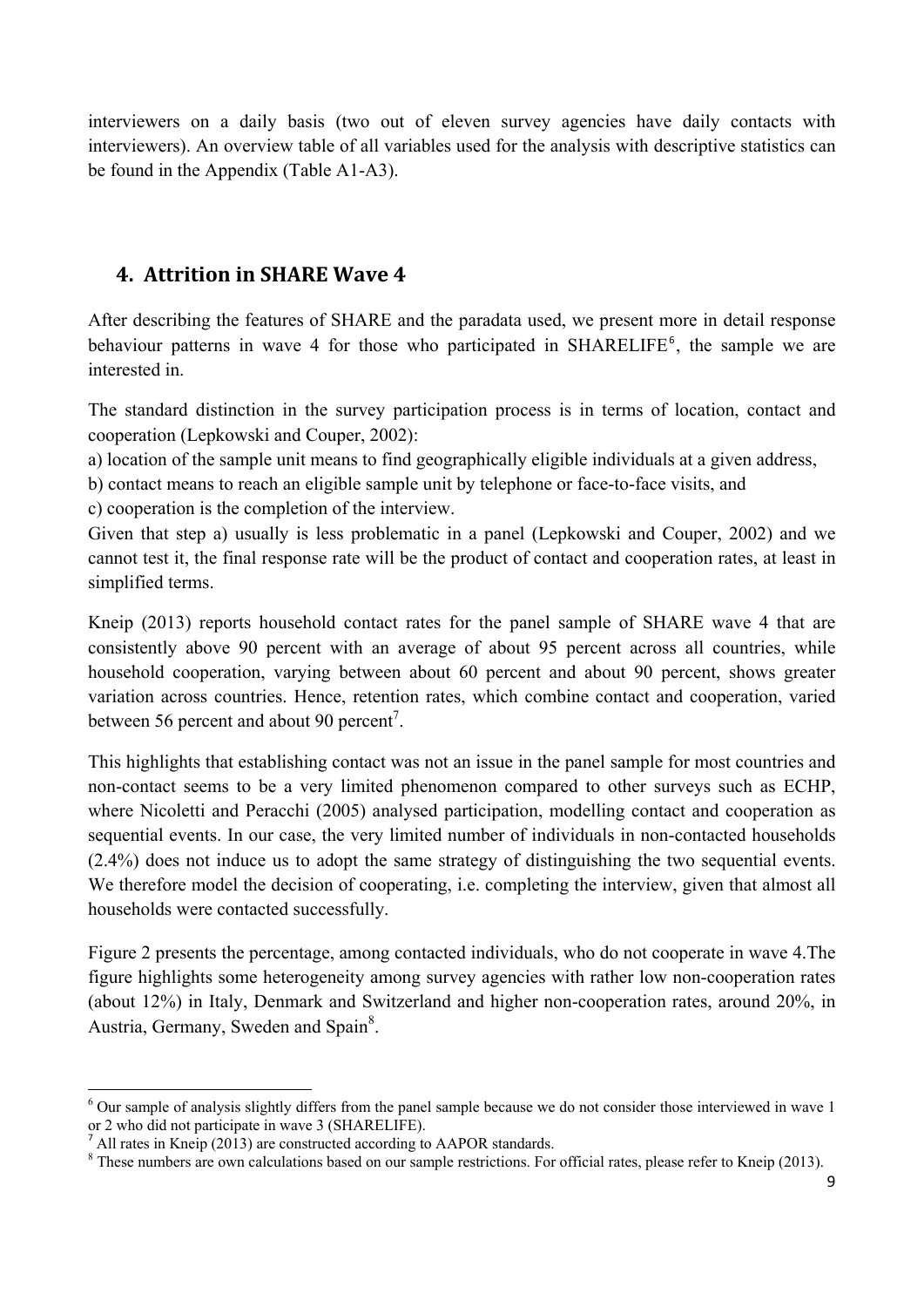

**Figure 2. Percentage of non-cooperation in W4 by survey agency** 

## **4.1 Cooperation and selected respondent‐level covariates**

In this subsection we describe the associations between our outcome of interest, *cooperation*, and selected covariates at the respondent level: the number of contacts, the length of the interview, and item nonresponse to monetary questions.

In Figure 3 we show the average number of contacts with households, meaning successful contact attempts that interviewers registered, by individual cooperation. We can see that in some cases, i.e. Austria, partly Belgium, Czech Republic, Denmark and the Netherlands, on average cooperating and non-cooperating individuals do not show statistically significant differences in terms of number of contacts; the same two groups instead show differences in Belgium - BE-Fr - , Switzerland, Germany, Spain, Italy and Sweden. But among the latter we have two opposite situations: in Belgium (French part) and Sweden for instance on average the number of registered contacts are higher for the cooperating individuals, whereas for Switzerland, Germany, Spain and Italy we can observe the opposite. The role of contacts in gaining cooperation is not clear *a priori*, therefore we decided to use two variables: the average number of contact by interviewer and the number of contact per household to capture two possible competing effects.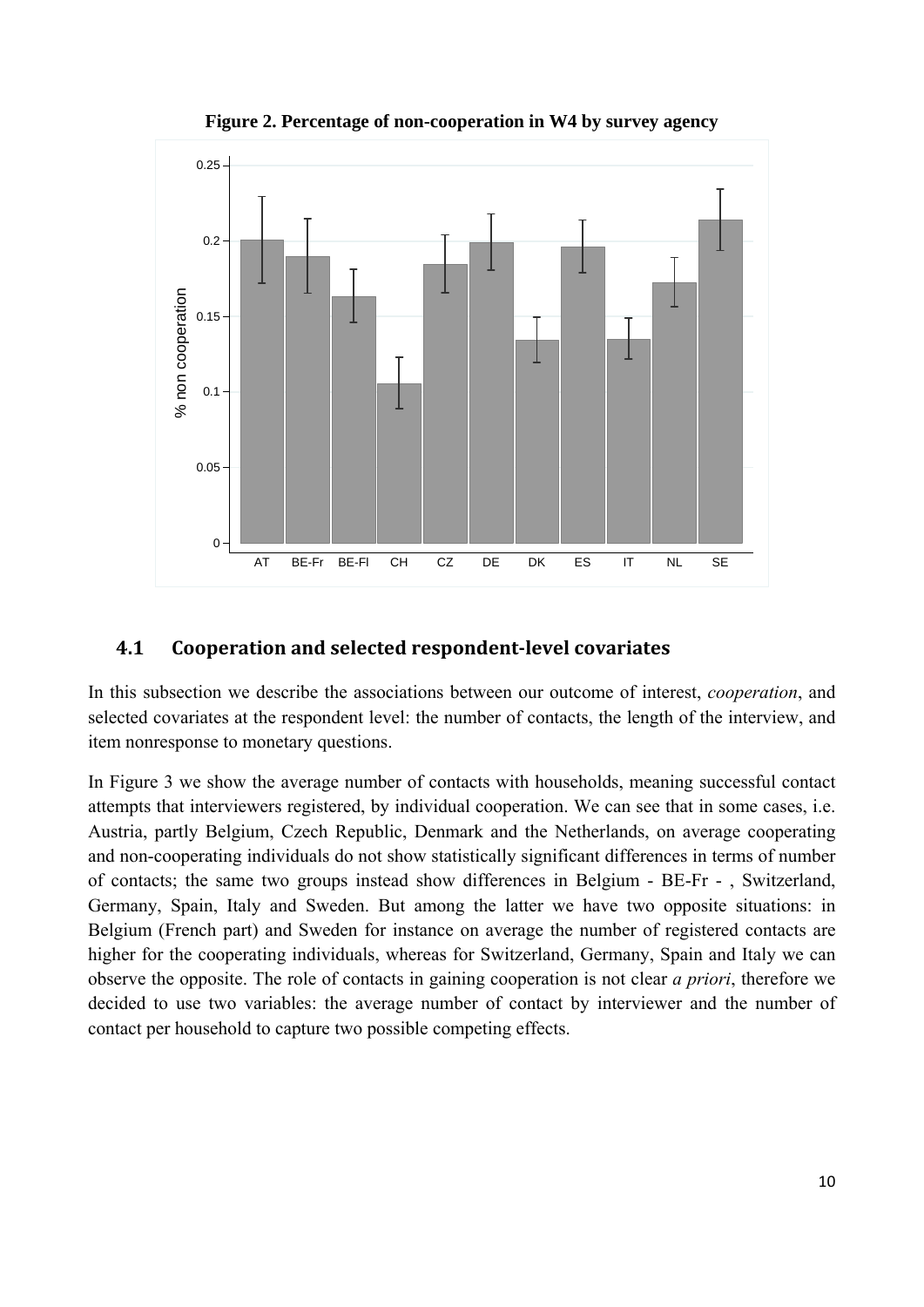

**Figure 3. Number of contacts by cooperation** 

In Figure 4, we show the average interview length in wave 3 by country and cooperation outcome. We can see that only in some cases there is a statistically significant difference: In BE-Fl (Flemish part), Denmark and the Netherlands interviews were longer for those cooperating in wave 4.



**Figure 4. Interview length by cooperation**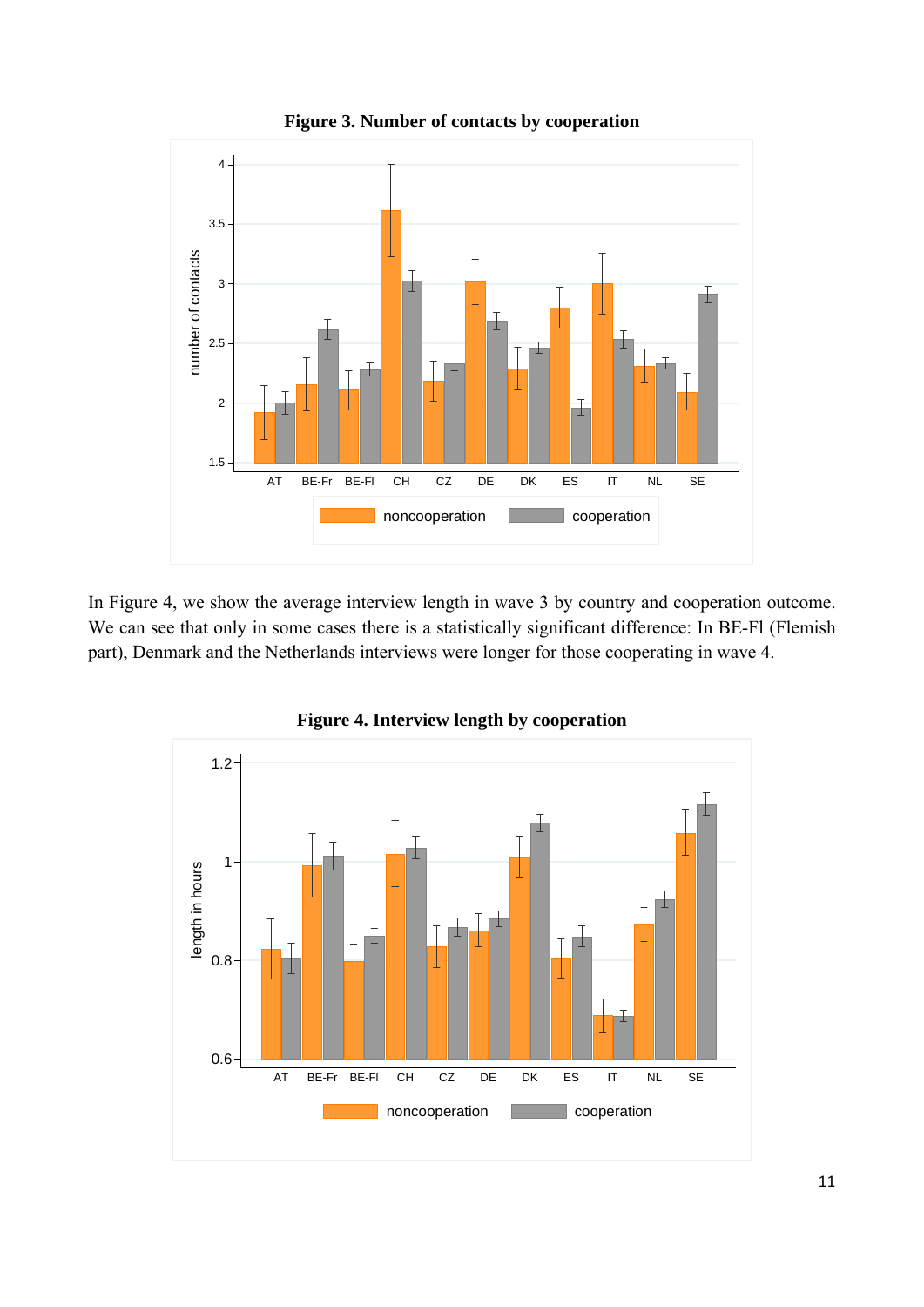In Figure 5, it can be noticed that in four survey agencies, i.e. Belgium - BE-Fl -, Germany, Netherland and Sweden, on average those who cooperate in wave 4 have a lower percentage of item nonresponse in wave 3 compared to non-cooperating individuals.



**Figure 5. Percentage of item nonresponse to monetary items, by cooperation** 

# **4.2 Interviewer effects in cooperation**

We now look at cooperation rate heterogeneity among survey agencies, interviewers and their workload (Figure 6). We ordered interviewers, within each survey agency, according to their respective cooperation rate, reported on the vertical axis. One circle represents one interviewer. The size of the circles in the graph represents interviewers' workload for cooperation attempts in terms of number of cases the interviewer contacted in wave 4. From the figure, we can highlight the following aspects:

- There is variation in interviewer performance within countries: Interviewers differ substantially in their cooperation rates.
- The extent of variation between interviewers varies across countries: There are cases in which cooperation rates range from 0.5 to 1 and only very few interviewers show poor performance. For other survey agencies there is more variation between the interviewers according to their performances in terms of cooperation rates;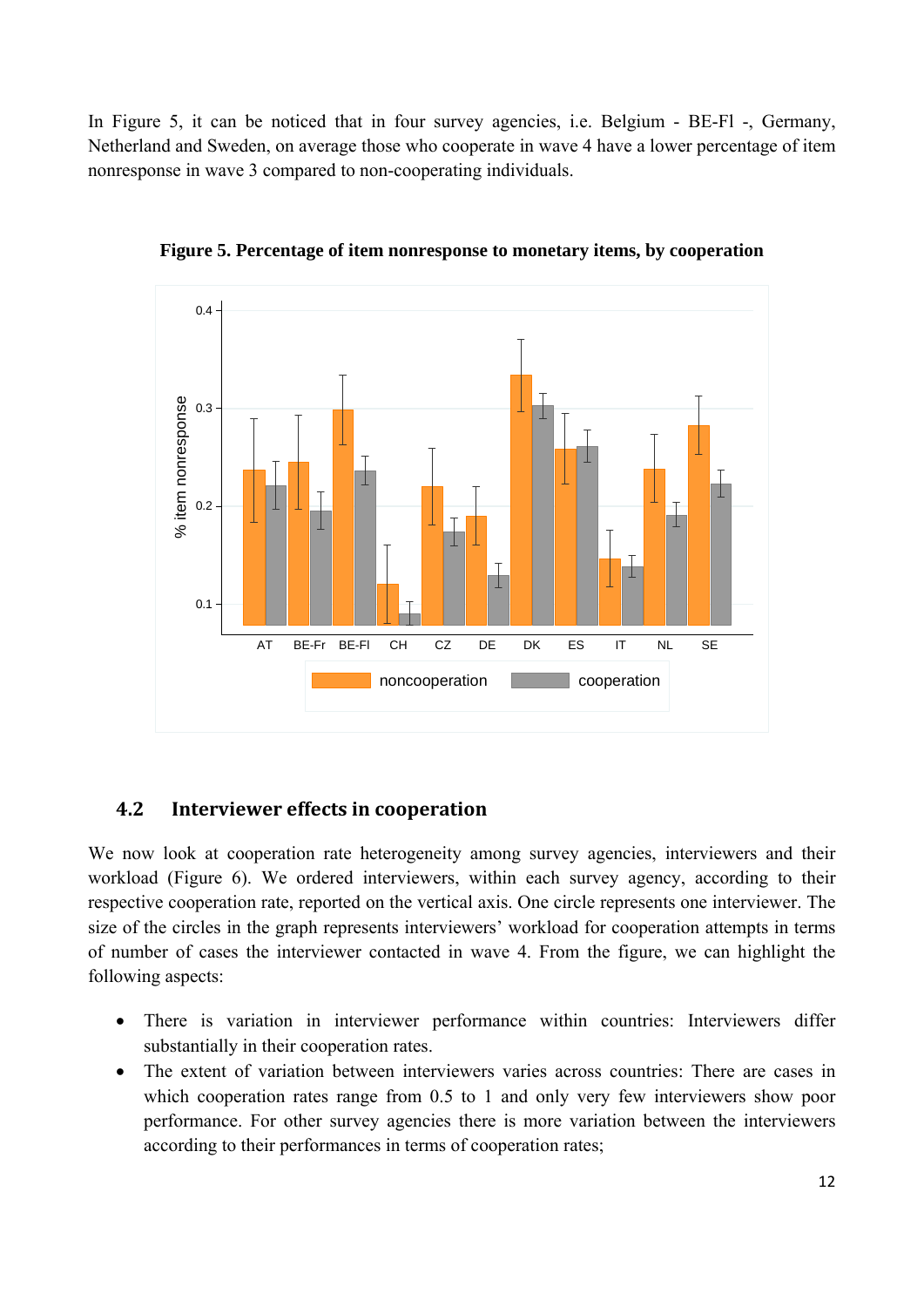The fieldwork strategy in terms of workload assigned varies across countries: Looking at the size of the circles, we can see that in some countries the workload is equally distributed among interviewers (for instance cases BE-Fr, CH, DK or IT), and other survey agencies where the workload varies (e.g. AT, DE, ES or SE); for those cases in which the number of cases is not distributed equally among interviewers, it is not clear whether survey agencies allocate the workload depending on the characteristics/ability of interviewers in gaining cooperation: if that was the case, we would expect larger circles on the right-hand side of the graph, but it could be argued that survey agencies allocate hard-to-convince cases to capable or adequate interviewers, so that there is no clear positive association between workload and interviewers' cooperation rates.



#### **Figure 6. Interviewer-specific cooperation rate by survey agency**

After having provided some evidence about raw associations of our variables of interest, we now turn to the description of the empirical strategy.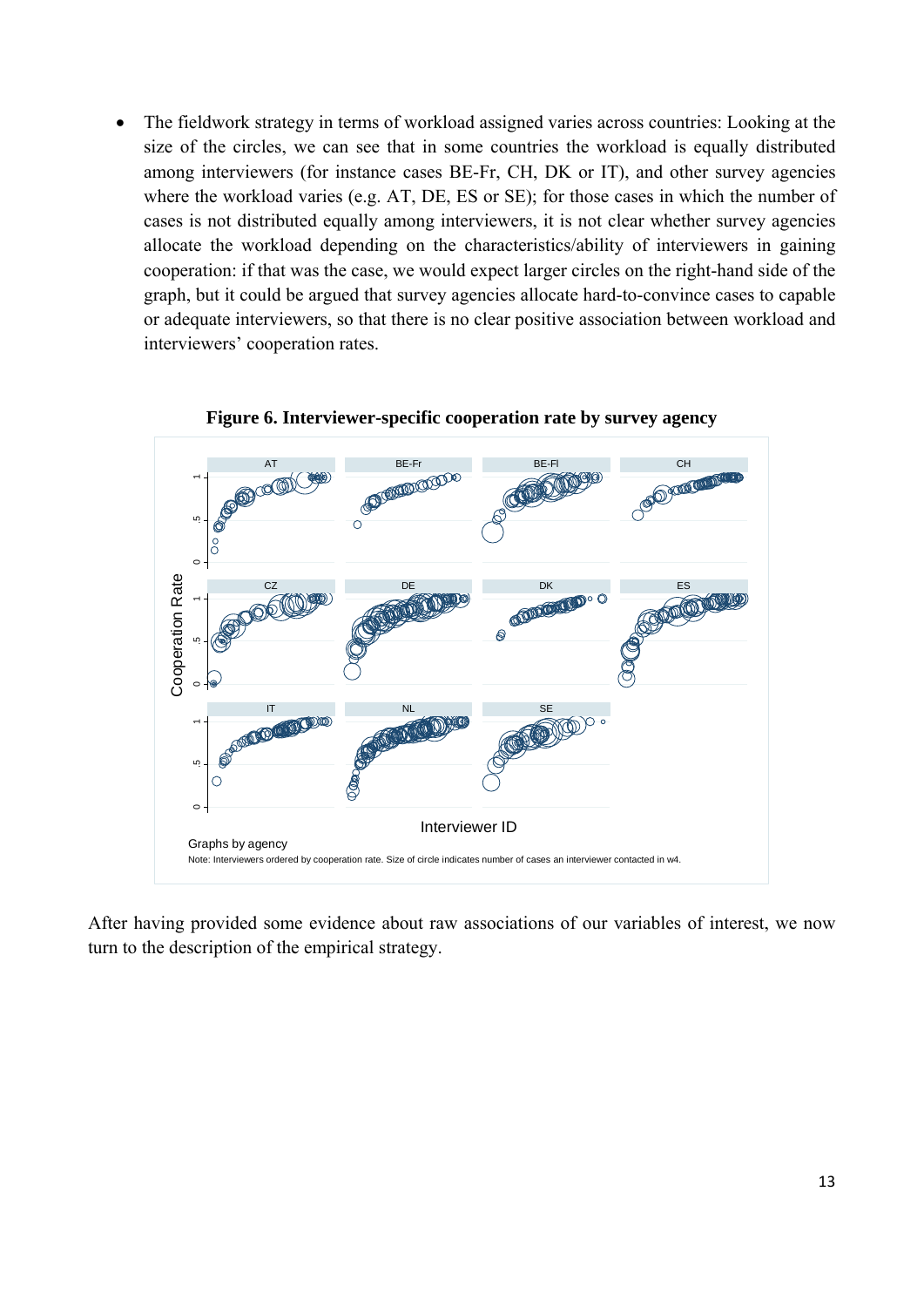### **5. Empirical Strategy**

We estimate a multilevel logit model<sup>9</sup> to account for correlation in cooperation probabilities for respondents interviewed by the same interviewer, and interviewers working for the same survey agency. This estimation strategy specifies the hierarchical structure of the data and allows us to avoid underestimation of standard errors and therefore incorrect inference (Couper and Kreuter, 2013). Given that we are interested in understanding how different levels contribute to explain cooperation, we start by estimating a random-intercept model (null model). We then enrich this baseline specification by stepwise inclusion of covariates at the individual, interviewer and survey agency level respectively. This bottom-up procedure has the advantage of keeping the model simple (Hox, 2010). Our outcome of interest is cooperation, denoted with *yijk*, which takes value 1 if the respondent *i*, interviewed by interviewer *j* of survey agency *k*, participates in wave 4 conditional on having participated in wave 3 and at least one earlier wave (either wave 1 or wave 2 or both).

The null model can be specified as follows

$$
y_{ijk}^{*} = \beta_{jk} + \beta_k + e_{ijk}
$$
  
 
$$
\beta_{jk} = \gamma_0 + u_{jk}
$$
  
 Level-2 (1.1)  
 Level-2 (1.2)

$$
\beta_k = \lambda_0 + v_k \qquad \qquad \text{Level-3} \tag{1.3}
$$

where the continuous latent response variable  $y^*_{ijk}$  is such that

$$
y_{ijk} = \begin{cases} 1 \text{ if } y_{ijk}^* > 0\\ 0 \text{ otherwise} \end{cases}
$$

Equation 1.1 specifies the first level where  $e_{ijk}$  are level-1 residual terms, distributed as standard logistic,  $e_{ijk} \sim L(0; \sigma_e^2)$ ,  $\beta_{jk}$  are interviewer-specific intercepts and  $\beta_k$  are survey agency-specific intercepts. In a logit model the error variance at the first level is fixed,  $\sigma_e^2 = \pi^2/3$ , in order to fix the scale of  $y_{ijk}^*$  (Rabe-Hesketh and Skrondal, 2005). Thus in the multilevel extension no level-1 variance will be estimated.

Equation 1.2 and 1.3 specify the model for level-2 and level-3 specific intercepts. In equation 1.2 and 1.3,  $\gamma_0$  and  $\lambda_0$  are the mean intercepts whereas  $u_{jk}$  and  $v_k$  are deviations from the interviewerspecific and survey agency-specific intercepts, with  $u_{jk} \sim N(0; \sigma_u^2)$  and  $v_k \sim N(0; \sigma_v^2)$  respectively (Skrondal and Rabe-Hesketh, 2004). The third level is necessary, based on a standard likelihood ratio test criterion<sup>10</sup>.

<sup>&</sup>lt;sup>9</sup> We estimate the multilevel logit model with the command of STATA *xtmelogit* and rescale parameters by means of the command *meresc* developed by Enzmann and Kohler (2012). Results are confirmed using melogit instead of xtmelogit with mean-variance adaptive Gauss–Hermite quadrature and mode-curvature adaptive Gauss–Hermite quadrature integration methods.

<sup>&</sup>lt;sup>10</sup> The test statistic takes the value of 29.31 – under the null that level 3 is not required, i.e. the third level variance component is zero, it is asymptotically distributed as a mixture of a Chi-Squared with zero and a Chi-Squared with one degree of freedom (Self and Liang, 1987).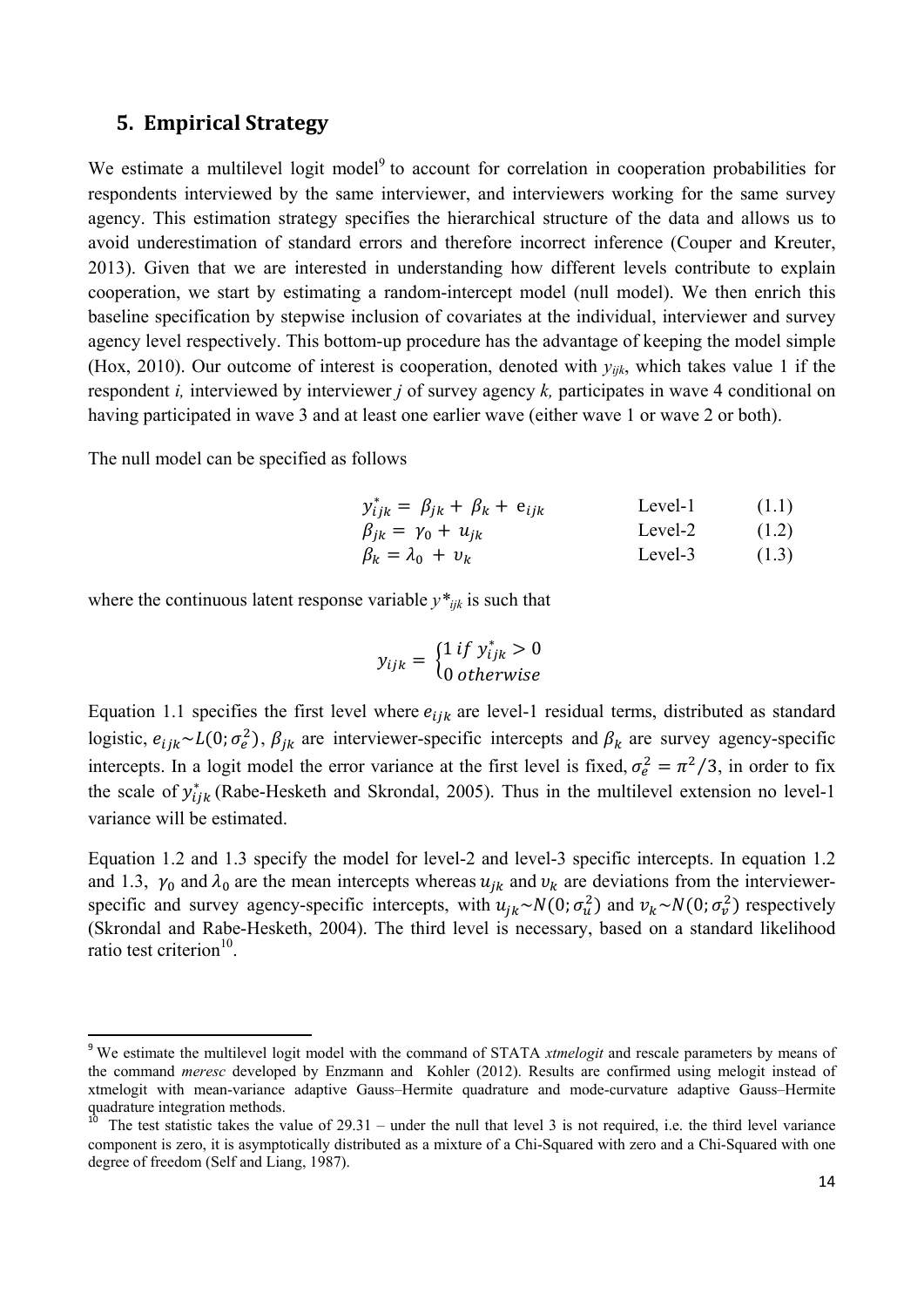We then compare the models 1-4, where covariates on the three different levels are introduced in a stepwise procedure, to this null model to understand the role of each group of variables in reducing heterogeneity at different levels.

The first specification (Model 1) includes a set of controls for individual level socio-demographic characteristics,  $x_{ijk}$ . Among these variables we include SHARELIFE information on demographics such as age, gender, years of education, household composition dummies - the reference category is the case in which there is a partner who has not been interviewed -, employment status, health status and controls for current household income, with dummy variables for the top three equivalent household income quartiles. We also control for residential information. A first dummy variable takes value one if the building is located in a urban area and a second dummy takes value one if the respondent lives in a detached or semi-detached house to control for the type of residential building.

In the second specification (Model 2) we add a set of paradata indicators  $(z_{ijk})$  at the individual level: two dummy variables control for participation in the previous waves, in particular whether the individual was interviewed only in wave 1 (and 3), or in all the three previous waves, the reference category is therefore being interviewed only in wave 2. To account for the influence of previous interview duration, wave 3 interview length in hours and its square are added. At this stage, we include also the percentage of item nonresponse to monetary items, willingness to answer and whether the respondent did not ask for clarification. Finally, we also control for the number of contacts with the household (in wave 4) until an interview was conducted or a final refusal was received.

In the third specification (Model 3) we include controls at the interviewer level  $(s_{ik})$ . Especially interviewer's age and gender, interviewer's experience (a dummy which takes value one if the interviewer has already participated in at least one previous wave of SHARE) and the average number of contacts per household registered by the interviewer (before the interview or a final refusal). We include also interviewer quality indicators: a dummy which identifies interviewers who round least and another dummy for interviewers who round most. Finally, Model 4 controls for the survey agency level covariates  $(t_k)$  project prioritization and communication between interviewers and the survey agency.

The complete model, Model 4, can be specified as

$$
y_{ijk}^* = \beta_{jk} + \beta_k + \beta'_{1jk} x_{ijk} + \beta'_{2jk} z_{ijk} + e_{ijk}
$$
 Level-1 (2.1)  
\n
$$
\beta_{ik} = \gamma_{0k} + \gamma'_{1k} s_{ik} + u_{ik}
$$
 Level-2 (2.2)

$$
\beta_k = \lambda_0 + \lambda_1' \mathbf{t}_k + v_k
$$
\n
$$
\text{Level-3} \tag{2.3}
$$

where  $x_{ijk}$  and  $z_{ijk}$  vectors are individual level socio-demographic and paradata controls,  $s_{ik}$  is a vector of interviewers' covariates and  $t_k$  a vector of survey agency controls.

As already pointed out, in the logistic model the variance of the lowest-level residuals is fixed at a constant ( $\pi^2/3$ ). The main consequence is that in each of the models, the underlying scale is standardized to the same standard distribution, i.e. the residual variance cannot decrease when adding controls to the model. Moreover the value of the regression coefficients associated with the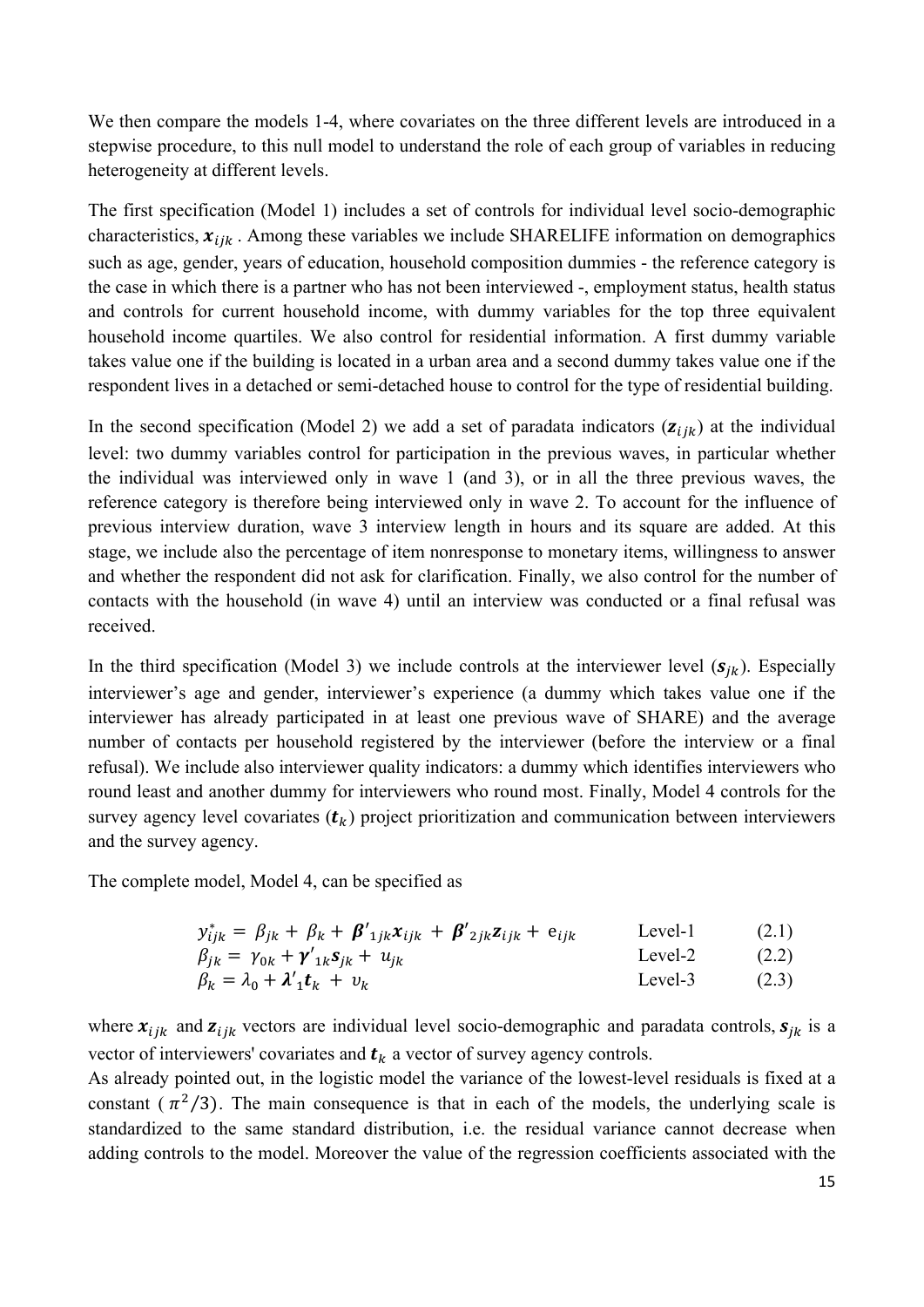included controls and the value of the higher-level variances are also rescaled. As a consequence it is not possible to compare the null model parameters with the following enriched specifications or to investigate how variance components change. Hox (2010) extends the rescaling procedure of Fielding (2004) to the multilevel setting and suggests the construction of scaling factors to be applied to parameters of the fixed part and random effects in order to make changes in these variables directly interpretable. In the case of a multilevel logistic regression model the scale correction factor is given by  $\sqrt{\sigma_0^2/\sigma_m^2}$  where the numerator is the total variance of the null model  $(\sigma_0^2 = \sigma_e^2 + \sigma_u^2 + \sigma_v^2)$  and the denominator is the total variance of the model *m* (*m*=1,...,4) including the first level predictor variables,  $\sigma_m^2 = \sigma_F^2 + \sigma_e^2 + \sigma_u^2 + \sigma_v^2$  with  $\sigma_F^2$  variance of the linear predictor of model *m* obtained using the coefficients of the predictors of the fixed part of the equation.

## **6. Results**

#### **6.1 Variance component analysis**

Table 2 reports the results of various specifications of random-intercept models, without and with covariates, in terms of estimated variance components, intraclass correlations and model fit statistics $^{11}$ .

According to Davis & Scott (1995), the intraclass correlations at the interviewer and survey agency level are defined as:

$$
\rho_{iwer} = \frac{\sigma_u^2}{\sigma_e^2 + \sigma_u^2 + \sigma_v^2} \qquad \qquad \rho_{agency} = \frac{\sigma_v^2}{\sigma_e^2 + \sigma_u^2 + \sigma_v^2}
$$

These definitions are in fact the most appropriate given that we are interested in how much variance is explained at each level.

Looking at the intraclass correlations we notice that survey agencies contribute about 1.8 % of the variation whereas interviewers account for about 24.7 %. The intraclass correlations in Table 2 suggest that most of the variation in cooperation, 73.5 %, is at the individual level. Table 2 reports also AIC values as a measure of goodness of fit for each successive specification. Reductions in the AIC show improvements in the model fit. Examining log-likelihoods yields similar conclusions, whereby the full model is to be preferred. The likelihood ratio test shows that adding respondentlevel paradata improves the model strongly and reduces the scaled variance at the respondent level by 5 %.

 $11$ <sup>11</sup> A similar approach can be found in a paper about interviewer effects on nonresponse in the European Social Survey (Blom et al. 2011). Although the approach is similar, we refrain from comparing the findings across SHARE and ESS here. Nonresponse processes can differ substantially between cross-sectional cooperation and cooperation in a later wave of a panel.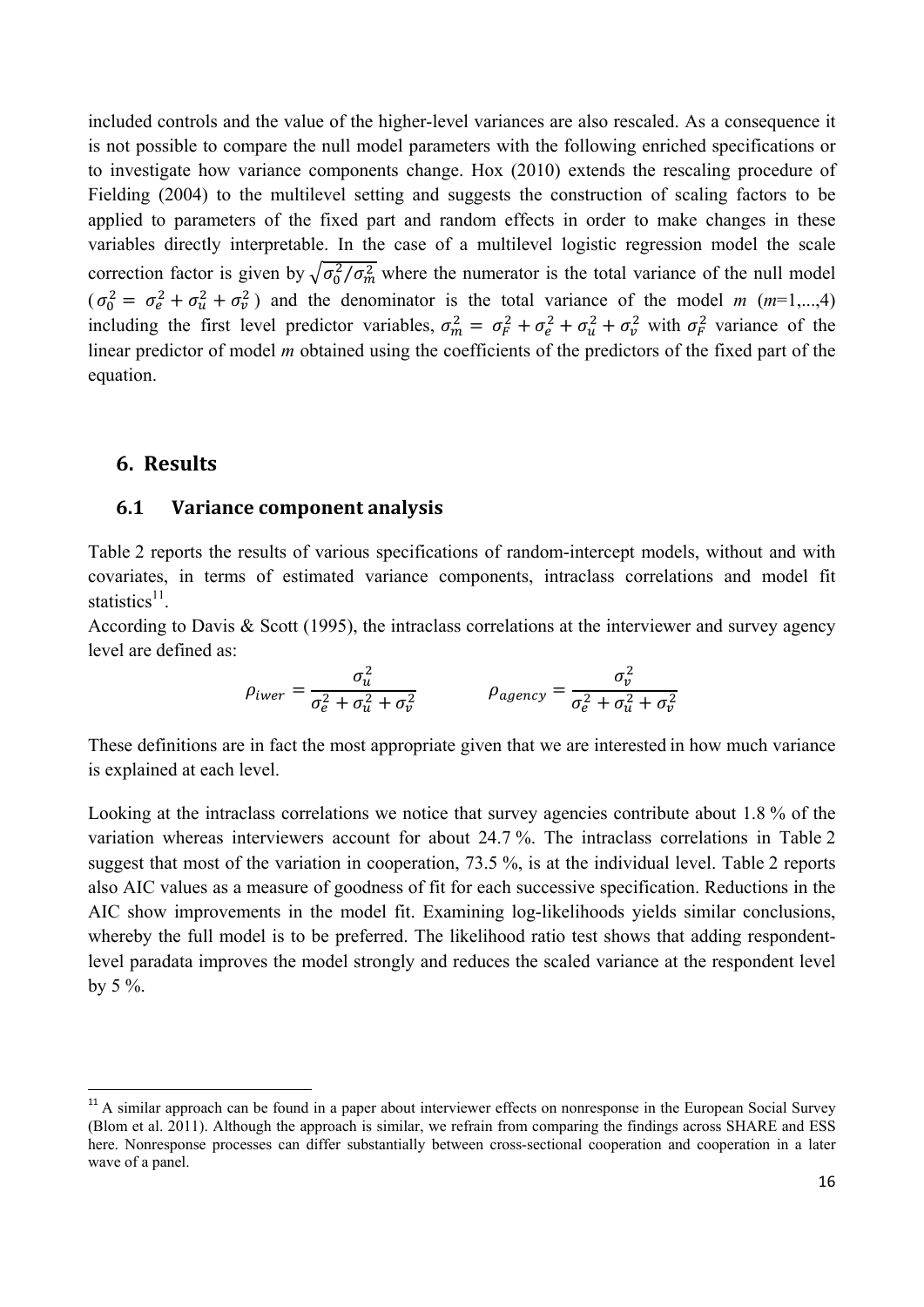| Model                                    | $\Omega$       |              | $\overline{2}$ | 3            | 4            |
|------------------------------------------|----------------|--------------|----------------|--------------|--------------|
|                                          | Intercept-Only | Respondent   | R-Paradata     | Interviewer  | Agency       |
| Variance components                      |                |              |                |              |              |
| Not scaled:                              |                |              |                |              |              |
| $\sigma_e^2$ (individual level)          | 3.29           |              |                |              |              |
| $\sigma_u^2$ (interviewer level)         | 1.104          | 1.106        | 1.122          | 0.939        | 0.944        |
| $\sigma_v^2$ (agency level)              | 0.080          | 0.092        | 0.095          | 0.100        | 0.020        |
| Scaled:                                  |                |              |                |              |              |
| $\sigma_e^2$ (individual level)          |                | 3.228        | 3.070          | 3.069        | 3.069        |
| $\sigma_u^2$ (interviewer level)         |                | 1.085        | 1.047          | 0.876        | 0.881        |
| $\sigma_v^2$ (agency level)              |                | 0.090        | 0.089          | 0.094        | 0.018        |
| ICC_Iwer                                 | 0.247          | 0.246        | 0.249          | 0.217        | 0.222        |
| ICC Agency                               | 0.018          | 0.020        | 0.021          | 0.023        | 0.005        |
| Log likelihood                           | $-7054.5606$   | $-6992.9191$ | -6837.9853     | $-6811.1777$ | $-6805.2108$ |
| LR-Test against previous model           |                | 123.28       | 309.87         | 53.62        | 11.93        |
| (degrees of freedom, p-value of LR-test) |                | (13; 0.000)  | (8; 0.000)     | (6; 0.000)   | (2; 0.003)   |
| Model fit statistic AIC                  | 14115.12       | 14017.84     | 13723.97       | 13682.36     | 13674.42     |

**Table 2: Estimated variance components, intraclass correlations and model fit statistics for different specifications of the multilevel models for cooperation.** 

Observations: 17112 Respondents, 643 interviewers, 11 agencies. ICC=Intraclass Correlation, AIC=Aikaike Information Criteria.

If we compare Model 2 and 3, where we introduce interviewers' characteristics, it can be seen that this set of interviewer level fixed effects account for a modest proportion of the variation at that level. Comparing the variance,  $\sigma^2_{u}$ , between models, it can be seen that about 16 % of the variation is captured by age, gender, experience, interviewers' average number of contacts and rounding behaviour. The likelihood ratio test reveals that adding interviewers' characteristics as predictors for cooperation results in a statistically significant improvement in model fit  $(p<0.0001)$ .

Finally in Model 4, we add survey agency fieldwork strategies. The inclusion of survey agency related variables captures a large part of the variation at the third level, comparing  $\sigma^2$  between Model 3 and 4, we notice that we are able to explain about the 81 % of the variation. But we need to take into account that the variation at the survey agency level in total is rather small in comparison to the variance at the interviewer level. In fact, if we look at the intraclass correlation, the survey agencies contribute about 1.8 % of the variation whereas interviewers account for about 26.5 %. According to the likelihood ratio test, adding survey agencies' characteristics as predictors for cooperation improves the model fit ( $p = 0.0026$ ). We describe the effects of each set of covariates in the next subsection.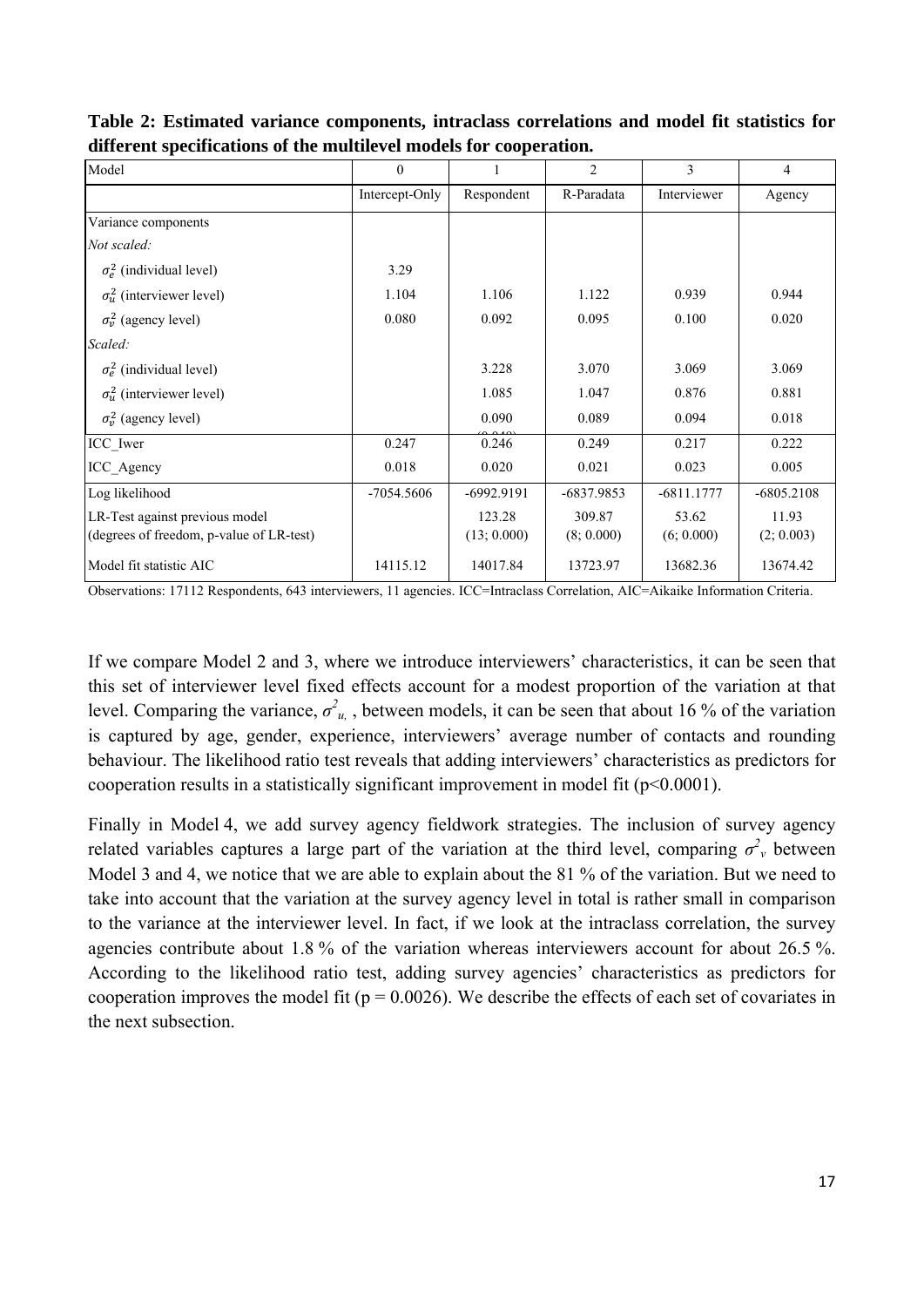# **6.2 Predictors from multilevel analysis**

We report in Table 3 the rescaled estimated coefficients for the stepwise specifications, where we add respondents', interviewers' and survey agencies' controls. The effects for each set of variables are described in the following subsections. We comment mainly on our preferred specification that is the complete specification reported in column 4.

| Model                                                                                                                                                                                    | $\boldsymbol{0}$ | 1                                                                  | $\overline{2}$                                                            | 3                                                                          | $\overline{4}$                                                             |
|------------------------------------------------------------------------------------------------------------------------------------------------------------------------------------------|------------------|--------------------------------------------------------------------|---------------------------------------------------------------------------|----------------------------------------------------------------------------|----------------------------------------------------------------------------|
|                                                                                                                                                                                          | Intercept-Only   | Respondent                                                         | R-Paradata                                                                | Interviewer                                                                | Agency                                                                     |
| <b>Respondent characteristics</b>                                                                                                                                                        |                  |                                                                    |                                                                           |                                                                            |                                                                            |
| Female                                                                                                                                                                                   |                  | 0.068<br>(0.047)                                                   | $0.076^{*}$<br>(0.046)                                                    | 0.075<br>(0.046)                                                           | 0.077<br>(0.046)                                                           |
| Age                                                                                                                                                                                      |                  | $0.144***$<br>(0.028)                                              | $0.100***$<br>(0.028)                                                     | $0.100***$<br>(0.028)                                                      | $0.101**$<br>(0.028)                                                       |
| Age2                                                                                                                                                                                     |                  | $-0.001$ **<br>(0.000)                                             | $-0.001***$<br>(0.000)                                                    | $-0.001$ **<br>(0.000)                                                     | $-0.001$ **<br>(0.000)                                                     |
| Being in poor health                                                                                                                                                                     |                  | $-0.186$ ***<br>(0.049)                                            | $-0.153$ ***<br>(0.049)                                                   | $-0.152$ ***<br>(0.048)                                                    | $-0.151***$<br>(0.048)                                                     |
| HH composition – partner interviewed<br>(reference: partner without interview)<br>$HH$ composition $-$ single<br>(reference: partner without interview)<br>Years of Education            |                  | $0.374***$<br>(0.075)<br>$0.515***$<br>(0.087)<br>0.009<br>(0.006) | $0.387***$<br>(0.075)<br>$0.498***$<br>(0.087)<br>0.004<br>(0.006)        | $0.383***$<br>(0.075)<br>$0.498$ ***<br>(0.087)<br>0.004<br>(0.006)        | $0.383***$<br>(0.075)<br>$0.497***$<br>(0.087)<br>0.005<br>(0.006)         |
| HH Income – 1st quartile                                                                                                                                                                 |                  | 0.030<br>(0.066)                                                   | $-0.012$<br>(0.066)                                                       | $-0.012$<br>(0.066)                                                        | $-0.007$<br>(0.066)                                                        |
| $HH$ Income $-$ 2nd quartile                                                                                                                                                             |                  | $0.138**$<br>(0.067)                                               | 0.081<br>(0.066)                                                          | 0.076<br>(0.066)                                                           | 0.080<br>(0.066)                                                           |
| HH Income – 3rd quartile                                                                                                                                                                 |                  | 0.156<br>(0.065)                                                   | $0.110^*$<br>(0.064)                                                      | $0.108^{\degree}$<br>(0.064)                                               | $0.110^*$<br>(0.064)                                                       |
| Working                                                                                                                                                                                  |                  | $-0.171$ ***<br>(0.065)                                            | $-0.147$ **<br>(0.065)                                                    | $-0.147$ **<br>(0.064)                                                     | $-0.146$ <sup>*</sup><br>(0.064)                                           |
| Living in a urban area                                                                                                                                                                   |                  | 0.008<br>(0.071)                                                   | $-0.004$<br>(0.070)                                                       | 0.018<br>(0.070)                                                           | 0.015<br>(0.070)                                                           |
| Living in a single house                                                                                                                                                                 |                  | $0.264***$<br>(0.056)                                              | $0.267***$<br>(0.055)                                                     | $0.264***$<br>(0.055)                                                      | $0.267***$<br>(0.055)                                                      |
| Paradata at the respondent level                                                                                                                                                         |                  |                                                                    |                                                                           |                                                                            |                                                                            |
| Interviewed in w1 and w3<br>(reference: interviewed in w2 and w3)<br>Interviewed in w1, w2, w3<br>(reference: interviewed in $w^2$ and $w^3$ )<br>Item nonresponse in monetary questions |                  |                                                                    | $-0.575***$<br>(0.088)<br>$0.937***$<br>(0.080)<br>$-0.496$ **<br>(0.085) | $-0.560$ ***<br>(0.088)<br>$0.919***$<br>(0.079)<br>$-0.503***$<br>(0.084) | $-0.567***$<br>(0.088)<br>$0.920$ **<br>(0.079)<br>$-0.505$ ***<br>(0.084) |
| Length of interview (hours)                                                                                                                                                              |                  |                                                                    | $1.229$ **<br>(0.257)                                                     | $1.203**$<br>(0.256)                                                       | $1.211$ **<br>(0.256)                                                      |
| Length of interview $\sqrt{2}$ (hours)                                                                                                                                                   |                  |                                                                    | $-0.390$ **<br>(0.107)                                                    | $-0.382$ *<br>(0.106)                                                      | $-0.386*$<br>(0.106)                                                       |
| Willingness to answer                                                                                                                                                                    |                  |                                                                    | $0.401***$<br>(0.085)                                                     | $0.403***$<br>(0.085)                                                      | $0.408***$<br>(0.085)                                                      |
| Did not ask for clarification                                                                                                                                                            |                  |                                                                    | $0.252$ **                                                                | $0.253**$                                                                  | 0.256                                                                      |
| # of contacts with HH in wave 4                                                                                                                                                          |                  |                                                                    | (0.064)<br>0.018<br>(0.018)                                               | (0.064)<br>$0.033$ <sup>*</sup><br>(0.018)                                 | (0.064)<br>$0.033$ <sup>*</sup><br>(0.018)                                 |

**Table 3: Estimated multilevel models including respondents', interviewers' and agency's characteristics (dependent variable: cooperation).**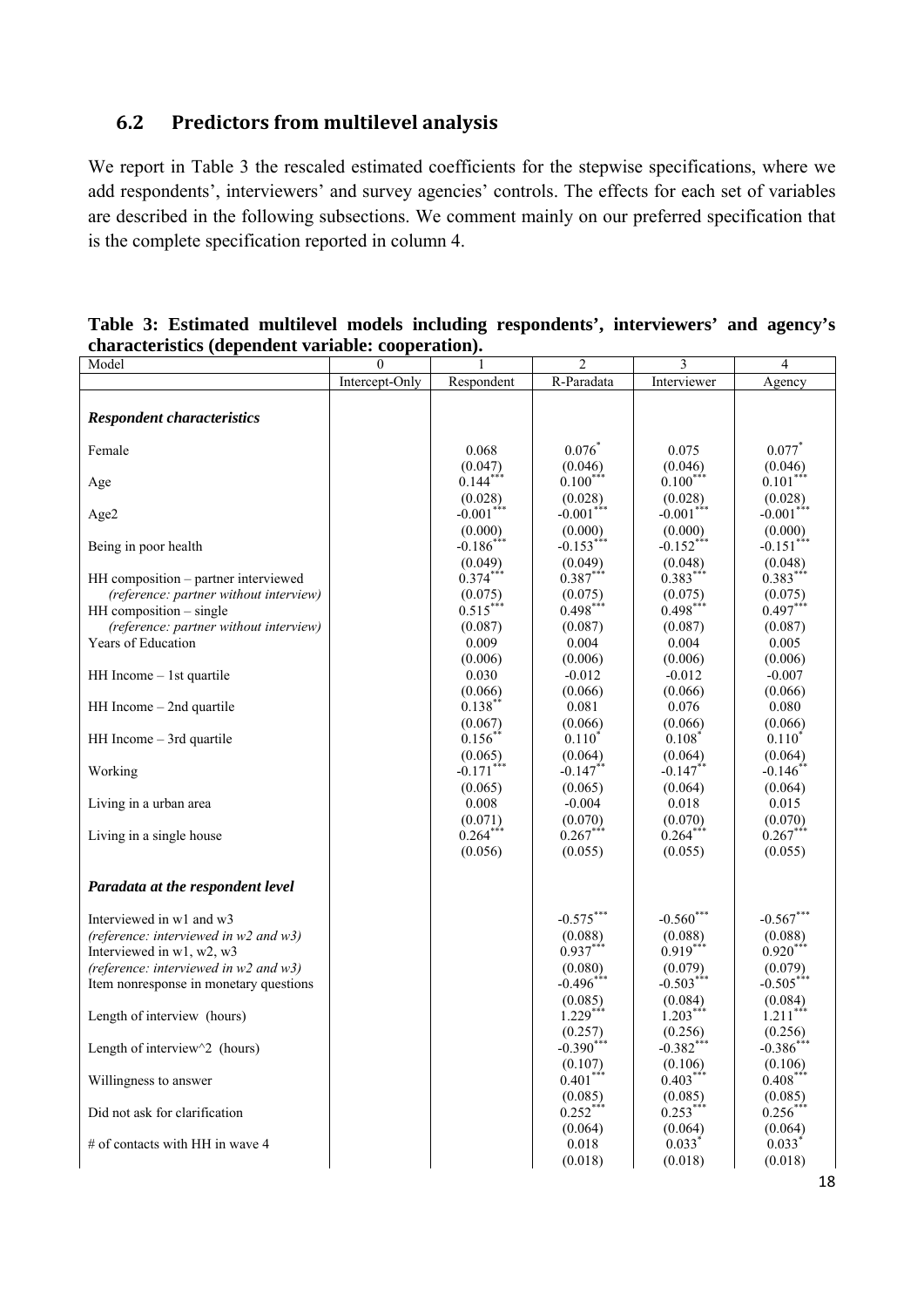#### *- Table 3 continued -*

| Interviewers' characteristics (w4)                                                                                                                                                                                                                                                 |                                          |                                            |                        |                                                                                                            |                                                                                                               |
|------------------------------------------------------------------------------------------------------------------------------------------------------------------------------------------------------------------------------------------------------------------------------------|------------------------------------------|--------------------------------------------|------------------------|------------------------------------------------------------------------------------------------------------|---------------------------------------------------------------------------------------------------------------|
| Age                                                                                                                                                                                                                                                                                |                                          |                                            |                        | $-0.006$<br>(0.005)                                                                                        | $-0.005$<br>(0.004)                                                                                           |
| Female                                                                                                                                                                                                                                                                             |                                          |                                            |                        | 0.103<br>(0.099)                                                                                           | 0.095<br>(0.098)                                                                                              |
| Experience with working on previous<br><b>SHARE</b> waves<br>Interviewer specific mean of contacts<br>with HH until cooperation/refusal<br>Rounding to a multiple of 5 at grip<br>strength measure (too many)<br>Rounding to a multiple of 5 at grip<br>strength measure (too few) |                                          |                                            |                        | $0.591***$<br>(0.106)<br>$-0.185***$<br>(0.068)<br>$-0.170^{\degree}$<br>(0.098)<br>$-0.699***$<br>(0.229) | $0.576***$<br>(0.107)<br>$-0.167$ **<br>(0.069)<br>$-0.191$ <sup>*</sup><br>(0.099)<br>$-0.689***$<br>(0.228) |
| <b>Agency control variables</b>                                                                                                                                                                                                                                                    |                                          |                                            |                        |                                                                                                            |                                                                                                               |
| Priority decided by Survey Agency                                                                                                                                                                                                                                                  |                                          |                                            |                        |                                                                                                            | 0.152<br>(0.138)                                                                                              |
| Everyday contacts                                                                                                                                                                                                                                                                  |                                          |                                            |                        |                                                                                                            | $0.611***$                                                                                                    |
| Constant                                                                                                                                                                                                                                                                           | $1.833***$<br>(0.101)                    | $-3.631***$<br>(1.012)                     | $-3.565***$<br>(1.012) | $-3.136***$<br>(1.048)                                                                                     | (0.168)<br>$-3.452$ ***<br>(1.046)                                                                            |
| $\sigma_e^2$ (individual level - scaled)                                                                                                                                                                                                                                           | 3.29                                     | 3.228                                      | 3.070                  | 3.069                                                                                                      | 3.069                                                                                                         |
| $\sigma_u^2$ (interviewer level - scaled)                                                                                                                                                                                                                                          | 1.104                                    | 1.085                                      | 1.047                  | 0.876                                                                                                      | 0.881                                                                                                         |
| $\sigma_v^2$ (agency level - scaled)                                                                                                                                                                                                                                               | 0.080                                    | 0.090                                      | 0.089                  | 0.094                                                                                                      | 0.018                                                                                                         |
| Deviance<br>N                                                                                                                                                                                                                                                                      | 14109.121<br>17112<br>**<br>0.07<br>0.10 | 13985.838<br>17112<br>***<br>$\sim$ $\sim$ | 13675.971<br>17112     | 13622.355<br>17112                                                                                         | 13610.422<br>17112                                                                                            |

Standard errors in parentheses ( $p < 0.10$ ,  $p < 0.05$ ,  $p < 0.01$ )

Looking at Table 3, we can see that respondents' characteristics are highly predictive of cooperation in wave 4. While gender does not influence cooperation in wave 4, age instead is an important demographic control to consider particularly in a study about the older population as SHARE (Blom and Schröder 2010). According to our estimates, age has a non-linear effect on the probability of cooperation. Both regressors, *Age* and *Age2,* are statistically significant: up to about 69 years of age there is a positive association between participation and age, after that it becomes negative and the older the respondent the more likely is non-cooperation in the following wave – controlling for health conditions. The increase of participation with age for younger ages is probably explained by the increase in leisure associated to retirement (that typically occurs in the late fifties and early sixties). The decrease past age 69 may be related to the onset of cognitive decline: there is evidence that the magnitude of age-related cognitive decline accelerates at older ages (Salthouse, 2009), especially, according to a longitudinal analysis in Aartsen et al. (2002), cognitive decline might start after midlife, but most often occurs at higher ages (70 or higher). The same result was previously found in Schaie (1989): *most abilities tend to peak in early midlife, plateau until the late fifties or sixties, and then show decline, initially at a slow pace, but accelerating as the late seventies are reached*. Also SHARE data show a similar pattern for cognitive abilities (Celidoni et al, 2013). Therefore, even if there is still no consensus about when the rate of decline in abilities begins, there is evidence that after 60, more precisely around 70, the magnitude of age-related decline accelerates and this can affect cooperation in surveys too.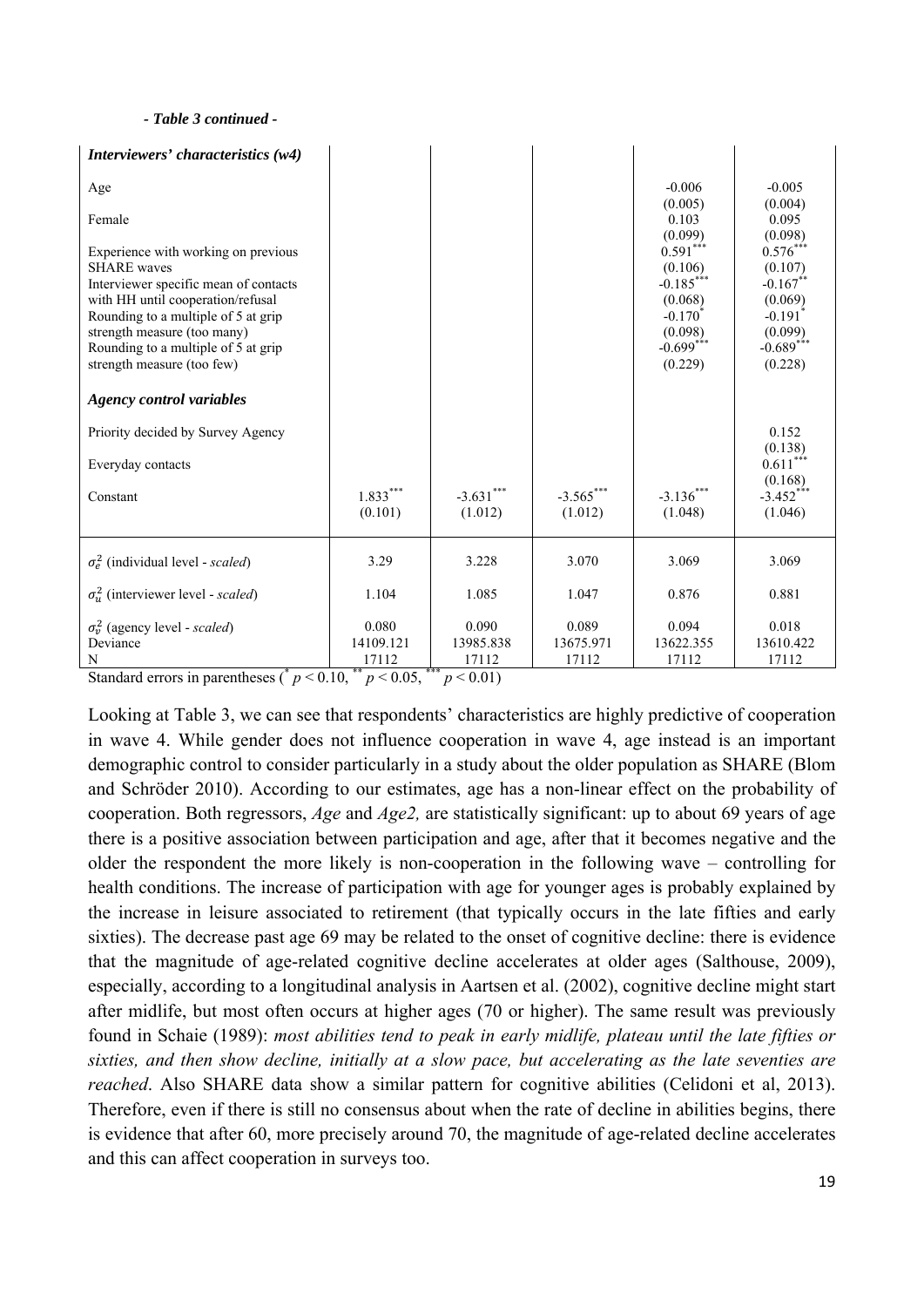If the respondent reported *Being in poor health* in wave 3, this has a negative and statistically significant effect on the probability to cooperate. This is not surprising but at the same time inconvenient for a survey on health and ageing. To diminish the negative effects on attrition due to health problems, SHARE allows proxy interviews.

Compared to couples with non-responding partners, singles are more likely to participate in the next wave as well as individuals whose partner took part in the survey. Education, expressed here in terms of years of education, is not statistically significant; income quartiles instead, based on wave 3 information, are marginally significant. Social disparities do not seem to be particularly relevant for cooperation in an advanced panel wave, even if others studies have shown that higher educated people are more likely to stay in the panel (Lugtig, 2014, Watson and Wooden 2009). Compared to individuals in a non-working condition (retired, unemployed, sick or disables and housewives), workers have a lower probability to cooperate in the next wave, maybe due to time constraints. SHARE in fact has a rather long and detailed questionnaire that has the advantage of collecting a rich set of information, but as such it requires quite some time to answer all questions. This might create problems when respondents are still in employment and it has to be kept in mind when looking at statistics such as employment rates later in life for which attrition (or survey participation) could be an issue. Other factors, such as the characteristics of the area where the respondent lives and the building type might play a role in predicting cooperation. Living in an urban area in our case is not significant whereas living in a detached or semi-detached house increases the chances of cooperation in wave 4.

In addition to this standard set of respondents' characteristics, we use respondent-level paradata. Compared to participation in wave 2 (given that all respondents by design participated in wave 3), those who participated in both waves 1 and 2 (*Interviewed in w1, w2, w3*) are, as expected, more likely to participate also in wave 4, whereas individuals who participated only in wave 1 (*Interviewed in w1 and w3*) are less likely to cooperate in wave 4. In other words, respondents with an interrupted response pattern are less likely to participate again than respondents with continuous participation. We can observe also that a very good or good willingness to answer, and not having asked for clarifications during the interview in wave 3, are highly significant and associated with a higher probability of cooperation. As already explained earlier, we use the percentage of missing information in monetary amount questions as a predictor of cooperation in wave 4. This variable significantly affects the probability of cooperation. More precisely, the higher the percentage of missing information in SHARELIFE, the less likely is cooperation in wave 4. As paradata at the respondent level, we use also the length of the whole interview in wave 3. Both the length of the interview in hours and its square are highly statistically significant, showing a u-shaped effect, therefore the interview length has a positive association with cooperation up to a certain point, roughly 1.6 hours, when the probability of cooperating starts decreasing. We will show in the robustness section that using interview pace rather than length does not change our results. Among respondents' paradata we included also the number of contacts at the household level, before the first interview: the higher the number of contacts made by the interviewer, the more likely is cooperation in wave 4.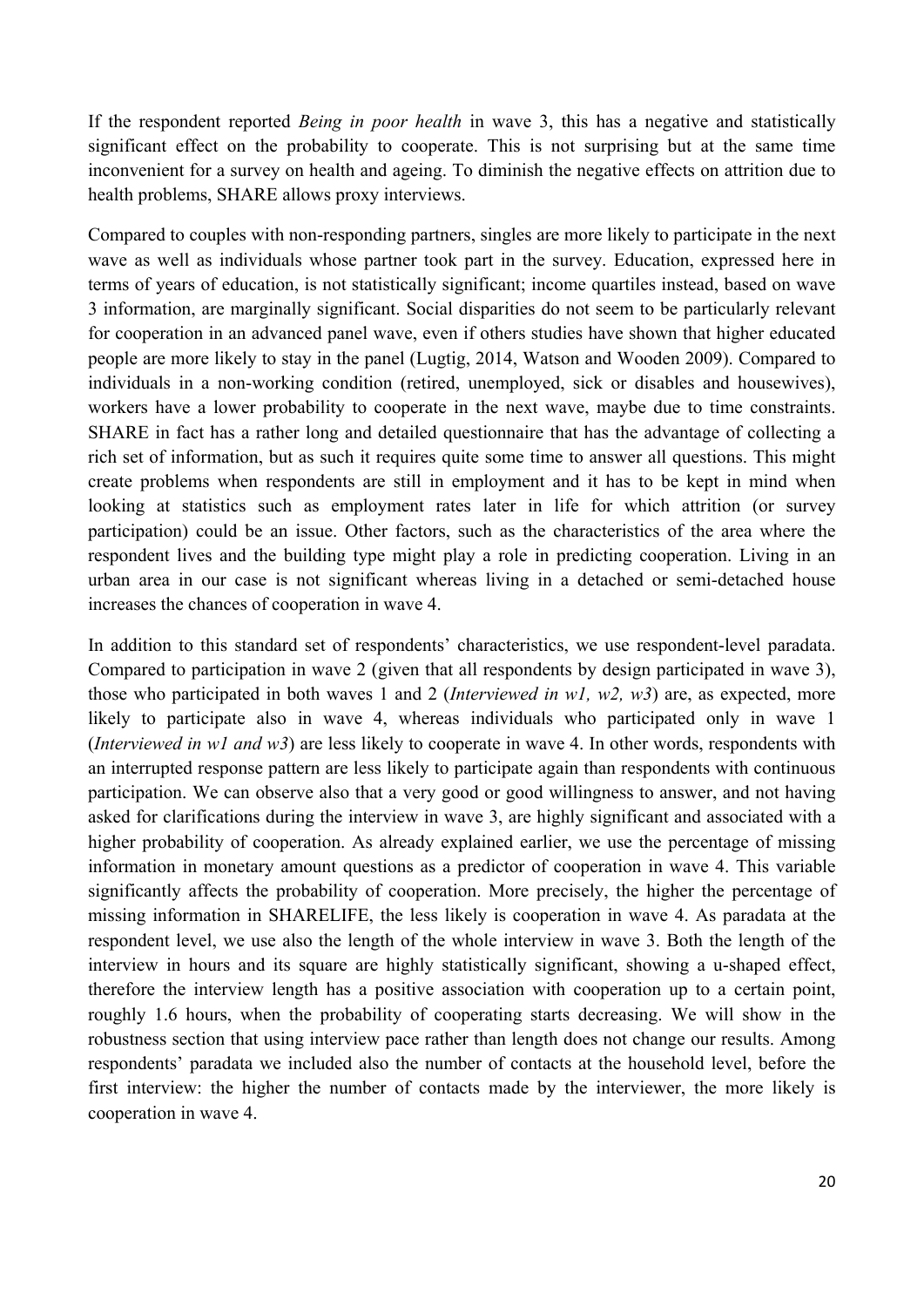To explain the variation at the interviewer level, we add some socio-demographic controls, age and gender, a variable indicating interviewing experience in previous SHARE waves, the average number of contacts per interviewer and two dummies capturing interviewers' quality based on grip strength rounding behaviour. Age and gender do not significantly affect cooperation in wave 4, whereas experience does play a role, more precisely having experience with previous SHARE waves increases the likelihood of gaining respondents' cooperation. This is partly in line with previous findings by Jäckle et al (2013) on the effect of experience, measured in years working for the survey agency. Regarding the average number of contacts, it can be seen that an interviewer that on average registers many contacts is less likely to gain cooperation. This can be seen as a contextual effect as introduced in Skrondal and Rabe-Hesketh (2009), see also Paccagnella (2006) for a discussion about centering in multilevel models. It highlights the presence of two effects: a pure number of contacts effect which is positively related to cooperation and an interviewer-contact effect suggesting that an interviewer who tends to register several contacts might reduce or even cancel the positive effects of re-approaching the household. It can be also noticed that the two variables measuring interviewers' quality in terms of diligent interviewing behaviour are significant (the 'too often rounding' indicator is significant at 10%), with expected signs. If interviewers round grip strength scores to 5 or 10 too often or too few times, then gaining cooperation is less likely compared to cases in which the rounding percentage is as expected. This finding is in accordance to Korbmacher and Schroeder (2013) on consent to record linkage.

The final set of covariates in Table 3 is related to harmonised information collected at the survey agency level. We consider whether the priority of the projects is decided by the survey agency compared to situations in which interviewers can totally or partly choose how to organize their work. This can be seen as a variable capturing to what extent interviewers are autonomous and free to choose among several projects they are currently working on (e.g. working on SHARE or working on another survey on a specific day). The second variable captures the frequency of communication between survey agency and their interviewers. When including the priority variable, as the only third level covariate, we find that it influences the propensity to cooperate (results not shown here), but looking at Table 3, we can see that the decision about priority does not significantly affect cooperation when controlling for daily contact. Having daily contact with interviewers increases the chances to gain cooperation of respondents. This result hints at the importance of communication between survey agency coordinators and interviewers to successfully conduct surveys.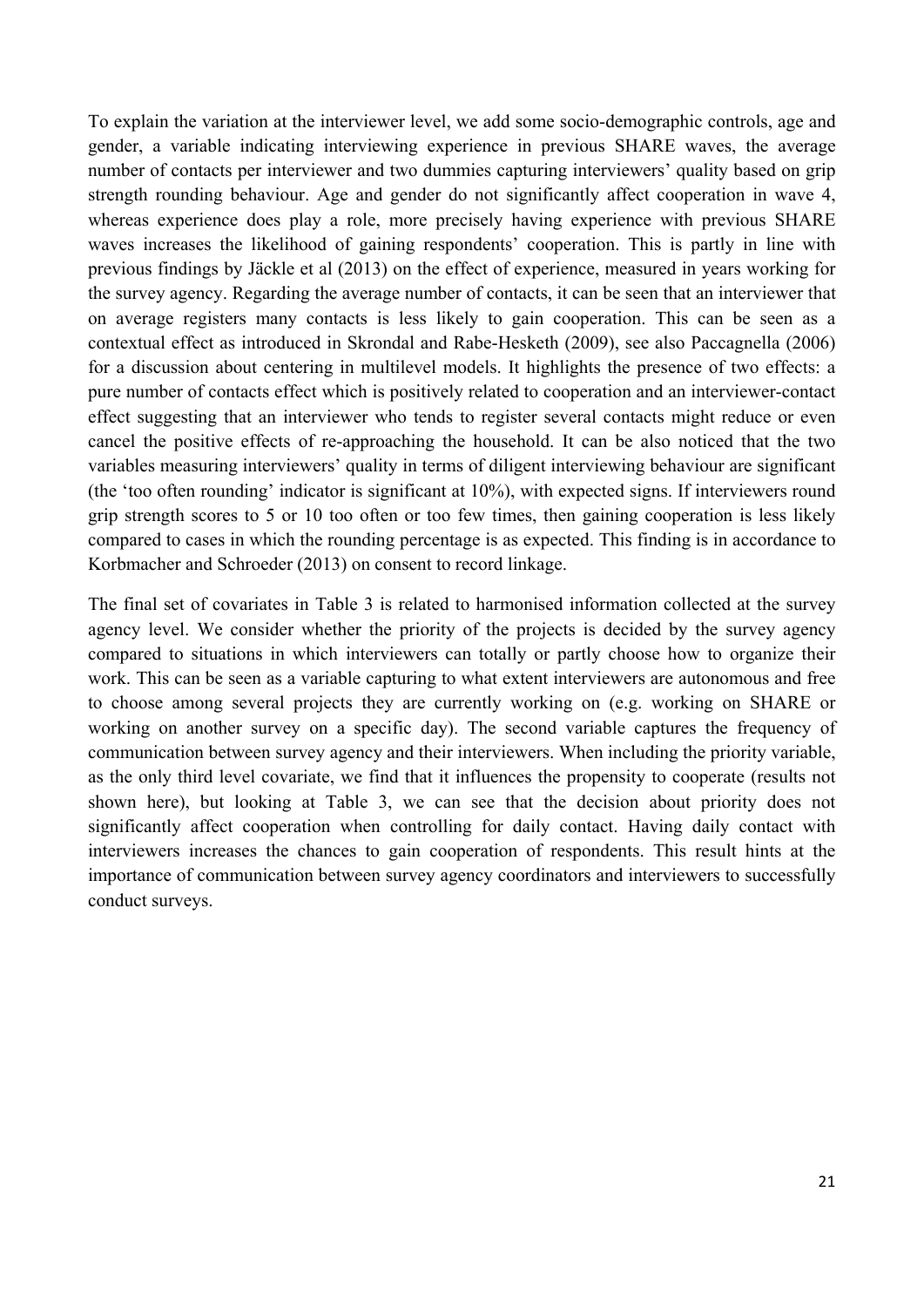# **6.3 Robustness analysis**

In this subsection we show that our results are robust to various changes in specification. The estimates in Tables 4 and 5 are not rescaled given that they are often obtained on a different subsample and thus not directly comparable with the original null model.<sup>12</sup>.

In particular we test whether:

- 1. results change by redefining the *sample of analysis*. In column 1 of Table 4 the analysis is carried out at the household (rather than respondent) level and in column 2 we drop interviewers with less than ten interviews. With the first specification we consider the nested structure of SHARE interviews, where several respondents per household can be interviewed. With the second specification we want to address the potential inaccuracy of estimates when group sizes are small (Hox 2010).
- 2. results change when modifying the *set of controls*. In column 3 of Table 4 we use interview pace rather than interview length, in column 4 and 5 we include additional interviewer controls (summary statistics for these additional covariates are reported in Appendix B);
- 3. results regarding the effects of *survey agency practices* are robust. In column 1 of Table 5 we use as third level the Eurostat Nomenclature of Territorial Units for Statistics (NUTS1) instead of survey agency; in column 2 we estimate a two level model and control for group of countries.

|                                        |                 | $\overline{2}$         | 3                      | 4                      | 5           |
|----------------------------------------|-----------------|------------------------|------------------------|------------------------|-------------|
|                                        | Household       | # Interviews           | Pace                   | Short                  | Interviewer |
|                                        | level           | >10                    |                        | Introduction           | education   |
| <b>Respondent characteristics</b>      |                 |                        |                        |                        |             |
|                                        |                 |                        |                        |                        |             |
| Female                                 | $0.131***$      | 0.073                  | $0.088*$               | $0.079*$               | 0.043       |
|                                        | (0.058)         | (0.049)                | (0.048)                | (0.048)                | (0.053)     |
| Age                                    | $0.148***$      | $0.108***$             | $0.106***$             | $0.105***$             | $0.093***$  |
|                                        | (0.035)         | (0.029)                | (0.029)                | (0.029)                | (0.033)     |
| Age2                                   | ***<br>$-0.001$ | $-0.001***$            | $-0.001***$            | $-0.001***$            | $-0.001***$ |
|                                        | (0.000)         | (0.000)                | (0.000)                | (0.000)                | (0.000)     |
| Being in poor health                   | $-0.165***$     | $-0.182***$            | $-0.148***$            | $-0.157***$            | $-0.158***$ |
|                                        | (0.060)         | (0.051)                | (0.050)                | (0.050)                | (0.055)     |
| HH composition – partner interviewed   | $0.252**$       | $0.391***$             | $0.384***$             | $0.396***$             | $0.374***$  |
| (reference: partner without interview) | (0.098)         | (0.080)                | (0.078)                | (0.078)                | (0.088)     |
| HH composition - single                | $0.541***$      | $0.508***$             | $0.509***$             | $0.514***$             | $0.482***$  |
| (reference: partner without interview) | (0.093)         | (0.093)                | (0.090)                | (0.090)                | (0.101)     |
| Years of Education                     | $-0.001$        | 0.003                  | 0.008                  | 0.006                  | 0.002       |
|                                        | (0.007)         | (0.006)                | (0.006)                | (0.006)                | (0.007)     |
| $HH$ Income $-$ 1st quartile           | $-0.016$        | $-0.045$               | $-0.012$               | $-0.007$               | $-0.029$    |
|                                        | (0.081)         | (0.070)                | (0.068)                | (0.068)                | (0.076)     |
| HH Income - 2nd quartile               | 0.022           | 0.091                  | 0.082                  | 0.083                  | 0.080       |
|                                        | (0.081)         | (0.070)                | (0.068)                | (0.068)                | (0.076)     |
| HH Income - 3rd quartile               | 0.060           | 0.103                  | $0.112*$               | $0.113*$               | 0.111       |
|                                        | (0.079)         | (0.068)                | (0.067)                | (0.067)                | (0.073)     |
| Working                                | $-0.068$        | $-0.141$ <sup>**</sup> | $-0.166$ <sup>**</sup> | $-0.151$ <sup>**</sup> | $-0.216***$ |
|                                        | (0.081)         | (0.068)                | (0.067)                | (0.067)                | (0.074)     |
| Living in a urban area                 | 0.001           | $-0.014$               | 0.019                  | 0.015                  | 0.048       |
|                                        | (0.082)         | (0.074)                | (0.072)                | (0.072)                | (0.081)     |
| Living in a single house               | $0.260***$      | $0.290***$             | $0.262***$             | $0.277***$             | $0.293***$  |
|                                        | (0.066)         | (0.058)                | (0.057)                | (0.057)                | (0.063)     |

### **Table 4: Robustness analysis - Multilevel model estimates (dependent variable: cooperation).**

 <sup>12</sup> Rescaling do not substantially change the estimated parameters, scaled results are available upon request.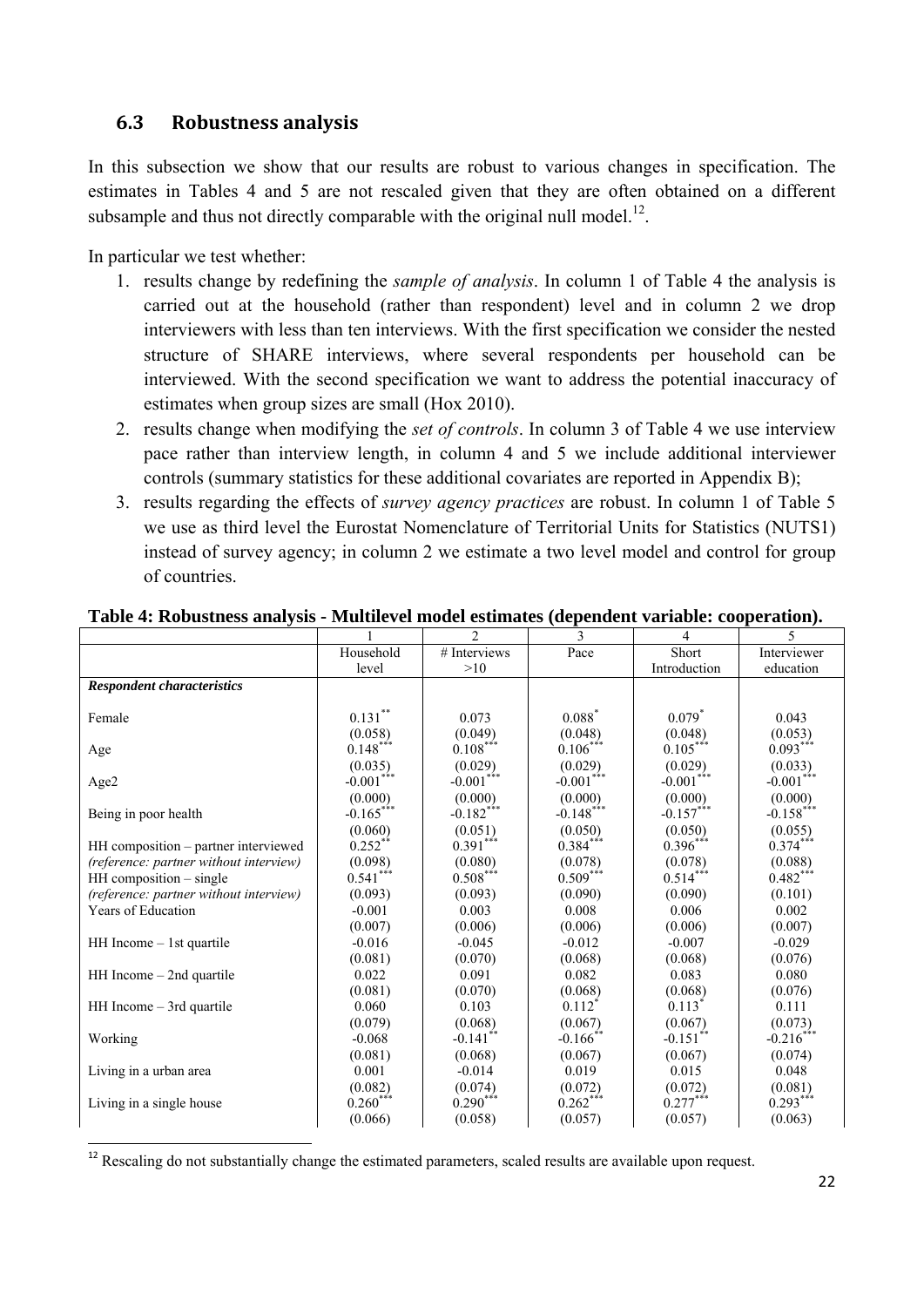#### *- Table 4 continued –*

| Paradata at the (first) respondent<br>level                                                                                                                                                                                                                                        |                                                                                                               |                                                                                                               |                                                                                                    |                                                                                                                          |                                                                                                  |
|------------------------------------------------------------------------------------------------------------------------------------------------------------------------------------------------------------------------------------------------------------------------------------|---------------------------------------------------------------------------------------------------------------|---------------------------------------------------------------------------------------------------------------|----------------------------------------------------------------------------------------------------|--------------------------------------------------------------------------------------------------------------------------|--------------------------------------------------------------------------------------------------|
| Interviewed in w1 and w3<br>(reference: interviewed in $w2$ and $w3$ )<br>Interviewed in w1, w2, w3<br>(reference: interviewed in $w2$ and $w3$ )<br>Item nonresponse<br>in monetary questions                                                                                     | $-0.912***$<br>(0.112)<br>$1.007$ ***<br>(0.098)<br>$-0.597***$<br>(0.106)                                    | $-0.603***$<br>(0.093)<br>$0.939***$<br>(0.085)<br>$-0.528***$<br>(0.089)                                     | $-0.589$ ***<br>$(0.091)$<br>$0.960***$<br>(0.082)<br>$-0.519***$<br>(0.087)                       | $-0.588$ ***<br>$(0.091)$<br>0.953***<br>(0.082)<br>$-0.522***$<br>(0.087)                                               | $1.335***$<br>(0.289)<br>$-0.463***$<br>(0.121)<br>$-0.534***$<br>(0.096)                        |
| Length of interview (hours)                                                                                                                                                                                                                                                        | $0.533***$<br>(0.161)                                                                                         | $1.374***$<br>(0.270)                                                                                         |                                                                                                    | $1.257***$<br>(0.265)                                                                                                    | $1.335***$<br>(0.289)                                                                            |
| Length of interview $\sqrt{2}$ (hours)                                                                                                                                                                                                                                             | $-0.099***$<br>(0.038)                                                                                        | $-0.442***$<br>(0.112)                                                                                        |                                                                                                    | $-0.400$ ***<br>(0.110)                                                                                                  | $-0.463***$<br>(0.121)                                                                           |
| Pace of interview                                                                                                                                                                                                                                                                  |                                                                                                               |                                                                                                               | $5.017***$<br>(1.122)                                                                              |                                                                                                                          |                                                                                                  |
| Pace of interview^2                                                                                                                                                                                                                                                                |                                                                                                               |                                                                                                               | $-7.414***$<br>(2.003)                                                                             |                                                                                                                          |                                                                                                  |
| Willingness to answer                                                                                                                                                                                                                                                              | $0.375***$<br>(0.108)                                                                                         | $0.407***$<br>(0.090)                                                                                         | $0.449***$<br>(0.088)                                                                              | $0.423***$<br>(0.088)                                                                                                    | $0.338***$<br>(0.094)                                                                            |
| Did not ask for clarification                                                                                                                                                                                                                                                      | $0.301***$<br>(0.078)                                                                                         | $0.246***$<br>(0.068)                                                                                         | $0.264***$<br>(0.066)                                                                              | $0.264***$<br>(0.066)                                                                                                    | $0.288***$<br>(0.072)                                                                            |
| # of contacts with HH in wave 4                                                                                                                                                                                                                                                    | $0.109***$<br>(0.024)                                                                                         | 0.021<br>(0.019)                                                                                              | $0.035$ <sup>*</sup><br>(0.019)                                                                    | $0.034$ <sup>*</sup><br>(0.0190)                                                                                         | 0.033<br>(0.021)                                                                                 |
| Interviewers' characteristics (w4)                                                                                                                                                                                                                                                 |                                                                                                               |                                                                                                               |                                                                                                    |                                                                                                                          |                                                                                                  |
| Age                                                                                                                                                                                                                                                                                | $-0.001$<br>(0.004)                                                                                           | $-0.008$<br>(0.005)                                                                                           | $-0.004$<br>(0.005)                                                                                | $-0.005$<br>(0.005)                                                                                                      | $-0.006$<br>(0.005)                                                                              |
| Female                                                                                                                                                                                                                                                                             | 0.104                                                                                                         | 0.066                                                                                                         | 0.104                                                                                              | 0.100                                                                                                                    | 0.093                                                                                            |
| Interviewer education (isced 5-6)                                                                                                                                                                                                                                                  | (0.100)                                                                                                       | (0.105)                                                                                                       | (0.102)                                                                                            | (0.102)                                                                                                                  | (0.118)<br>$-0.005$                                                                              |
| Short introductions                                                                                                                                                                                                                                                                |                                                                                                               |                                                                                                               |                                                                                                    | 0.054                                                                                                                    | (0.131)                                                                                          |
| Experience with working on previous<br><b>SHARE</b> waves<br>Interviewer specific mean of contacts<br>with HH until cooperation/refusal<br>Rounding to a multiple of 5 at grip<br>strength measure (too many)<br>Rounding to a multiple of 5 at grip<br>strength measure (too few) | $0.611***$<br>(0.108)<br>$-0.192***$<br>(0.069)<br>$-0.241$ <sup>*</sup><br>(0.100)<br>$-0.728***$<br>(0.237) | $0.747***$<br>(0.115)<br>$-0.192$ **<br>(0.075)<br>$-0.233$ <sup>*</sup><br>(0.105)<br>$-1.100***$<br>(0.304) | $0.598***$<br>(0.111)<br>$-0.171$ **<br>(0.071)<br>$-0.204$ *<br>(0.102)<br>$-0.713***$<br>(0.236) | (0.122)<br>$0.591***$<br>(0.111)<br>$-0.172$ **<br>(0.071)<br>$-0.200$ <sup>*</sup><br>(0.102)<br>$-0.714***$<br>(0.236) | $0.655***$<br>(0.128)<br>$-0.179$ **<br>(0.078)<br>$-0.152$<br>(0.117)<br>$-0.747***$<br>(0.259) |
| <b>Agency control variables</b>                                                                                                                                                                                                                                                    |                                                                                                               |                                                                                                               |                                                                                                    |                                                                                                                          |                                                                                                  |
| Priority decided by Survey Agency                                                                                                                                                                                                                                                  | 0.150                                                                                                         | $0.189*$                                                                                                      | 0.157                                                                                              | 0.156                                                                                                                    | $-0.102$<br>(0.209)                                                                              |
| Everyday contacts                                                                                                                                                                                                                                                                  | (0.108)<br>$0.554***$                                                                                         | (0.112)<br>$0.564***$                                                                                         | (0.145)<br>$0.633***$                                                                              | (0.141)<br>$0.628***$                                                                                                    | 0.397                                                                                            |
| Constant                                                                                                                                                                                                                                                                           | (0.131)<br>$-4.854***$<br>(1.311)                                                                             | (0.136)<br>$-3.479***$<br>(1.094)                                                                             | (0.177)<br>$-3.604***$<br>(1.085)                                                                  | (0.173)<br>$-3.618***$<br>(1.087)                                                                                        | (0.252)<br>$-3.007$ *<br>(1.228)                                                                 |
| $\sigma_u^2$ (interviewer level)                                                                                                                                                                                                                                                   | 0.767                                                                                                         | 0.890                                                                                                         | 0.944                                                                                              | 0.942                                                                                                                    | 1.025                                                                                            |
| $\sigma_v^2$ (agency level)                                                                                                                                                                                                                                                        | < 0.001                                                                                                       | < 0.001                                                                                                       | 0.021                                                                                              | 0.019                                                                                                                    | 0.027                                                                                            |
| Deviance                                                                                                                                                                                                                                                                           | 9598.726                                                                                                      | 12932.675                                                                                                     | 13621.792                                                                                          | 13610.222                                                                                                                | 11140.992                                                                                        |
| N                                                                                                                                                                                                                                                                                  | 12147                                                                                                         | 16422                                                                                                         | 17112                                                                                              | 17112                                                                                                                    | 13704                                                                                            |

Standard errors in parentheses  $p < 0.05$ ,  $p < 0.01$ ,  $p < 0.01$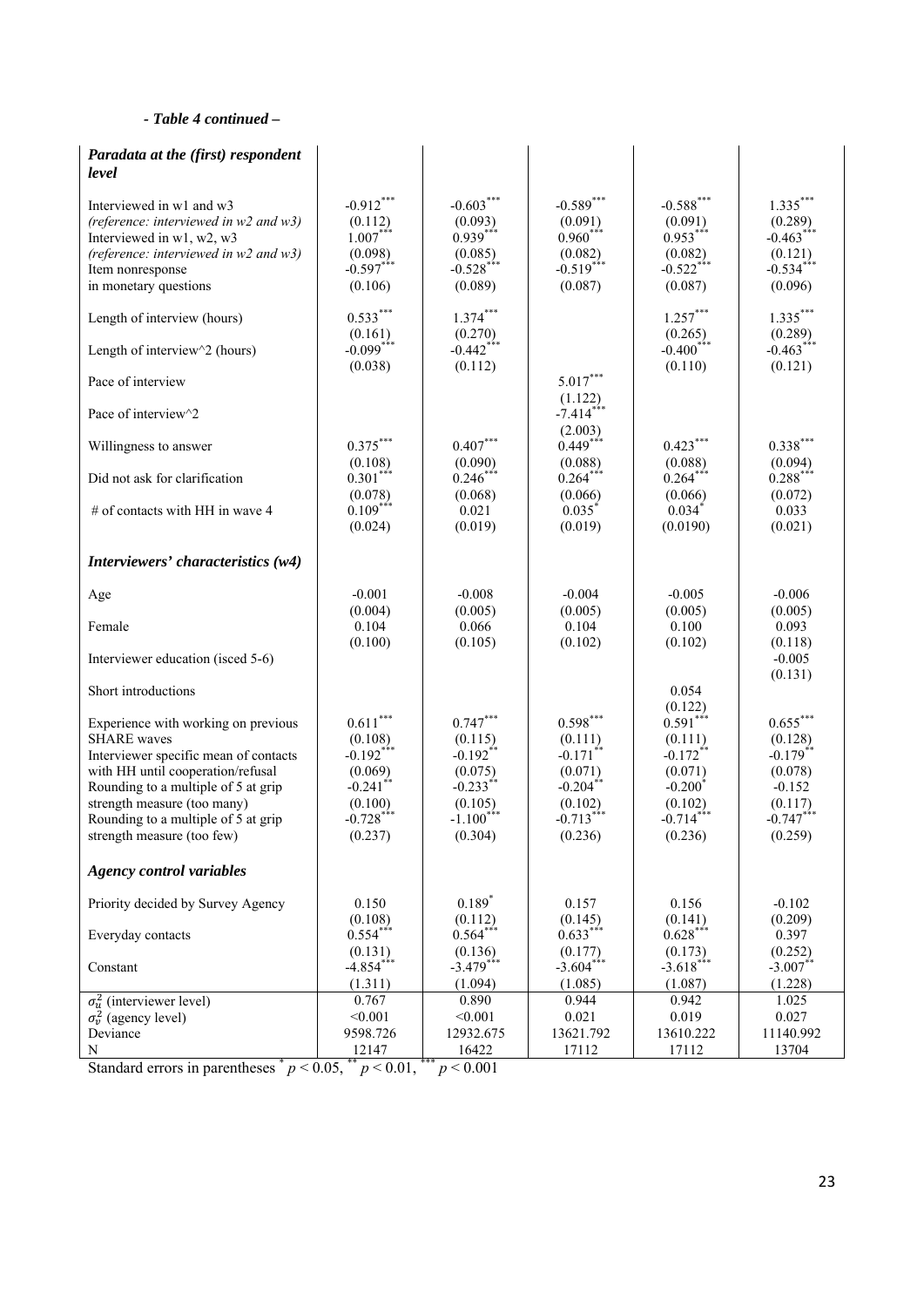#### *Sample of analysis*

The first column of Table 4 reports multilevel estimates at the household level (the sample size is now 12147 households) in which demographics refer to the first respondent. Interview length is defined as sum of the single interview lengths and this explains why it peaks at 2 hours and 40 minutes (expressing it in terms of single interview length for a first respondent that usually has a longer interview - 1.5 times the second respondent interview length - we obtain results similar to Table 3, cooperation probability increases up to 1 hour and 40 minutes and then decreases). All the other results do not change if the analysis is carried out at the household level. Comparing the second column of Table 4 with the fourth column of Table 3, we can see that results are robust to the exclusion of interviewers with a reduced number of interviews (lower than 10).<sup>13</sup>

### *Set of controls*

The third column of Table 4 presents the estimates when we include interview pace instead of interview length (similar to Korbmacher and Schroeder 2013, also see Loosveldt and Beullens  $2013<sup>14</sup>$ ). Interview pace, measured as length of interview divided by the number of items asked, is an alternative way of capturing the potential burden experienced by respondents in the previous wave or the motivation to respond by allowing for the time needed per question. In other words, here length is adjusted for differences in instrument length due to different types of respondents in SHARE. The results are consistent with those obtained using length.

Since part of the variability at the interviewer level remains unexplained, in the last two columns of Table 4 we include two additional controls, *short intro* and interviewer's education. The *short\_intro* variable should capture interviewers who are likely to skip section introductions that should be carefully read during the interview to ensure comparability across countries. Harmonization in SHARE is obtained also via standardised procedures in terms of questionnaire design and training. All interviewers are instructed, among several aspects, also to read carefully the whole CAPI question as it appears in the computer screen. However, beyond language differences, within countries there are interviewers that do not follow instructions; especially, when we compare keystroke data about section introductions, it is possible to notice that there are interviewers who skip them quickly. We use this information to construct an additional variable for the interviewer's quality. More precisely, we first compute the median reading time, by interviewer, for selected sections' introductions, that are relatively long, such as social network, activities, financial transfers and income from work and pension. If this value is lower than the country median in at least one case, then *short\_intro* takes value 1 and zero otherwise. The second additional variable is *Iwer education (isced 5-6)* a dummy that takes value 1 if the interviewer has tertiary education. This information is not available for the entire estimation sample, for 3408 observations we have missing data about interviewers' education, either because they did not provide such information to the survey agency or because the survey agency itself did not collect or provide it for all interviewers. Both variables are not significant and do not improve results. It should be noticed however that in

 $13$  Interviewers with less than 10 interviews are 126.

<sup>&</sup>lt;sup>14</sup> Loosveldt and Beullens (2013) investigate interview speed measured as number of items per minute. They differentiate this concept from "speed of interviewing", which refers to the time needed per question. The latter concept is what we term interview pace in this paper.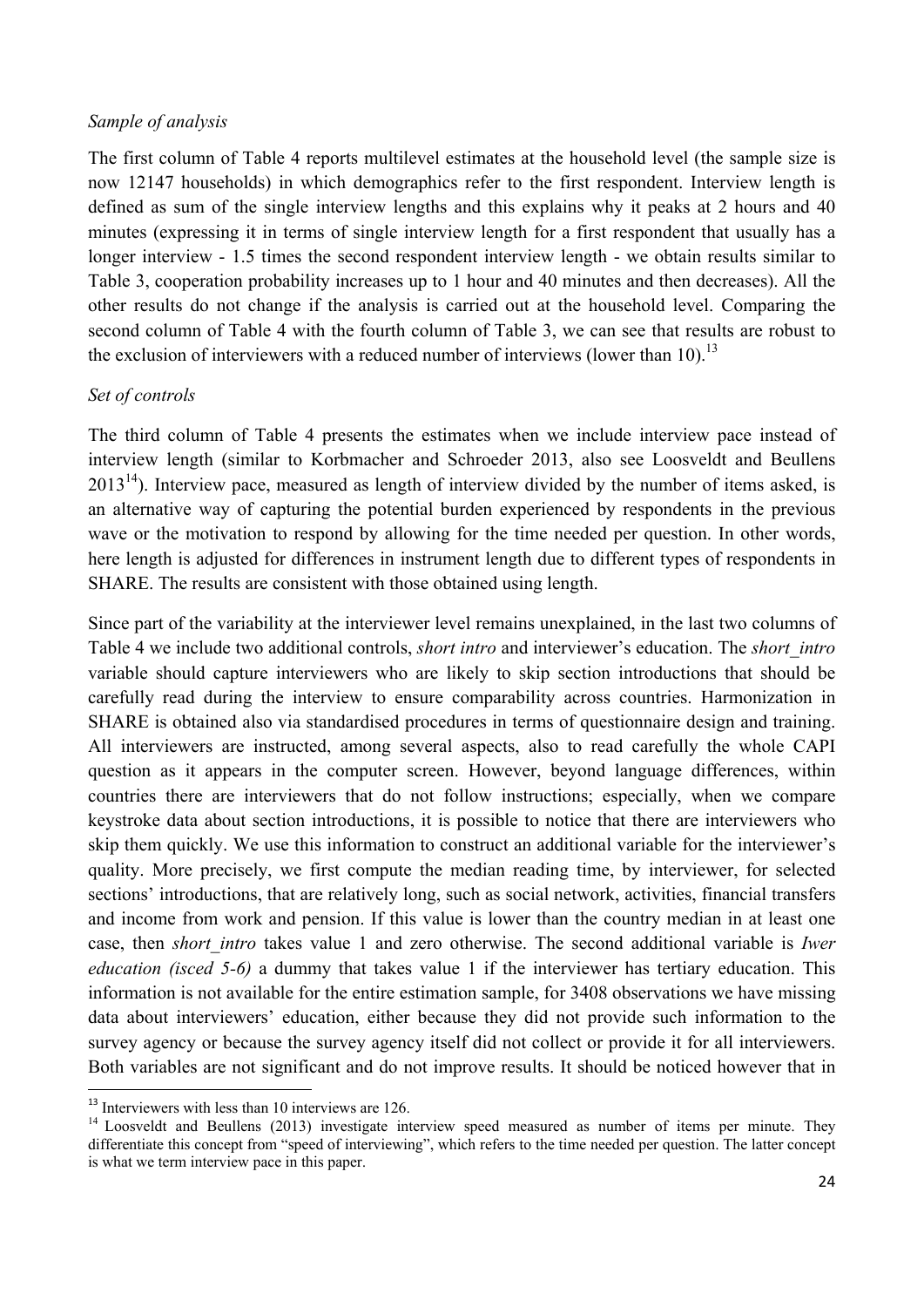the last column, when controlling for education, results at the survey agency level are no longer significant. This result is likely to be driven by the reduction in sample size. The variance that remains unexplained at the interviewer level could also capture regional differences that we are not able to disentangle from interviewer effects, an issue that is encountered also in other surveys, see for instance Couper and Kreuter (2013) who analyse the National Survey of Family Growth.

|                                              | 1                       | 2                     |
|----------------------------------------------|-------------------------|-----------------------|
|                                              | <b>NUTS1</b>            | 2-level model         |
|                                              | as third level          | grouped countries     |
| <b>Respondent characteristics</b>            |                         |                       |
|                                              |                         |                       |
| Female                                       | $0.136^{*}$             | 0.081                 |
|                                              | $(0.057)$<br>$0.131***$ | (0.048)               |
| Age                                          |                         | $0.107^{**}$          |
|                                              | (0.035)                 | (0.029)               |
| Age2                                         | $-0.001**$              | $-0.001***$           |
|                                              | (0.000)                 | (0.000)               |
| Being in poor health                         | $-0.176$ *              | $-0.160$ **           |
|                                              | (0.060)                 | (0.050)               |
| HH composition - partner interviewed         | $0.362**$               | $0.391***$            |
| (reference: partner without interview)       | (0.094)                 | (0.078)               |
| HH composition - single                      | $0.546$ **              | $0.515***$            |
| (reference: partner without interview)       | (0.109)                 | (0.090)               |
| Years of Education                           | $0.015^{\degree}$       | 0.007                 |
|                                              | (0.007)                 | (0.006)               |
| $HH$ Income $-$ 1st quartile                 | 0.088                   | 0.004                 |
|                                              | (0.083)                 | (0.068)               |
| $HH$ Income $-$ 2nd quartile                 | 0.009                   | 0.087                 |
|                                              | (0.082)                 | (0.068)               |
| $HH$ Income $-$ 3rd quartile                 | 0.046                   | 0.118                 |
|                                              | (0.079)                 | (0.066)               |
| Working                                      | $-0.127$                | $-0.149$ <sup>*</sup> |
|                                              | (0.080)                 | (0.067)               |
| Living in a urban area                       | 0.063                   | $-0.003$              |
|                                              | (0.086)                 | (0.071)               |
| Living in a single house                     | $0.239***$              | $0.273***$            |
|                                              | (0.067)                 | (0.057)               |
| Paradata at the respondent level             |                         |                       |
|                                              |                         |                       |
| Interviewed in w1 and w3                     | $-0.670***$             | $-0.596***$           |
| (reference: interviewed in $w^2$ and $w^3$ ) | (0.109)                 | (0.090)               |
| Interviewed in w1, w2, w3                    | $1.069***$              | $0.948***$            |
| (reference: interviewed in $w^2$ and $w^3$ ) | (0.100)                 | (0.082)               |
| Item nonresponse in monetary questions       | $-0.585$ <sup>*</sup>   | $-0.514$ <sup>*</sup> |
|                                              | (0.106)                 | (0.087)               |
| Length of interview (hours)                  | $1.247***$              | $1.217***$            |
|                                              | (0.318)                 | (0.265)               |
| Length of interview^2 (hours)                | $-0.416^*$              | $-0.385***$           |
|                                              | (0.133)                 | (0.110)               |
| Willingness to answer                        | $0.464***$              | $0.419***$            |
|                                              | (0.104)                 | (0.088)               |
| Did not ask for clarification                | 0.221                   | $0.277***$            |
|                                              | (0.079)                 | (0.066)               |
| # of contacts with HH in wave 4              | $0.057^{*}$             | 0.034                 |
|                                              | (0.023)                 | (0.019)               |

**Table 5: Robustness of survey agency practices effects - Multilevel model estimates (dependent variable: cooperation).**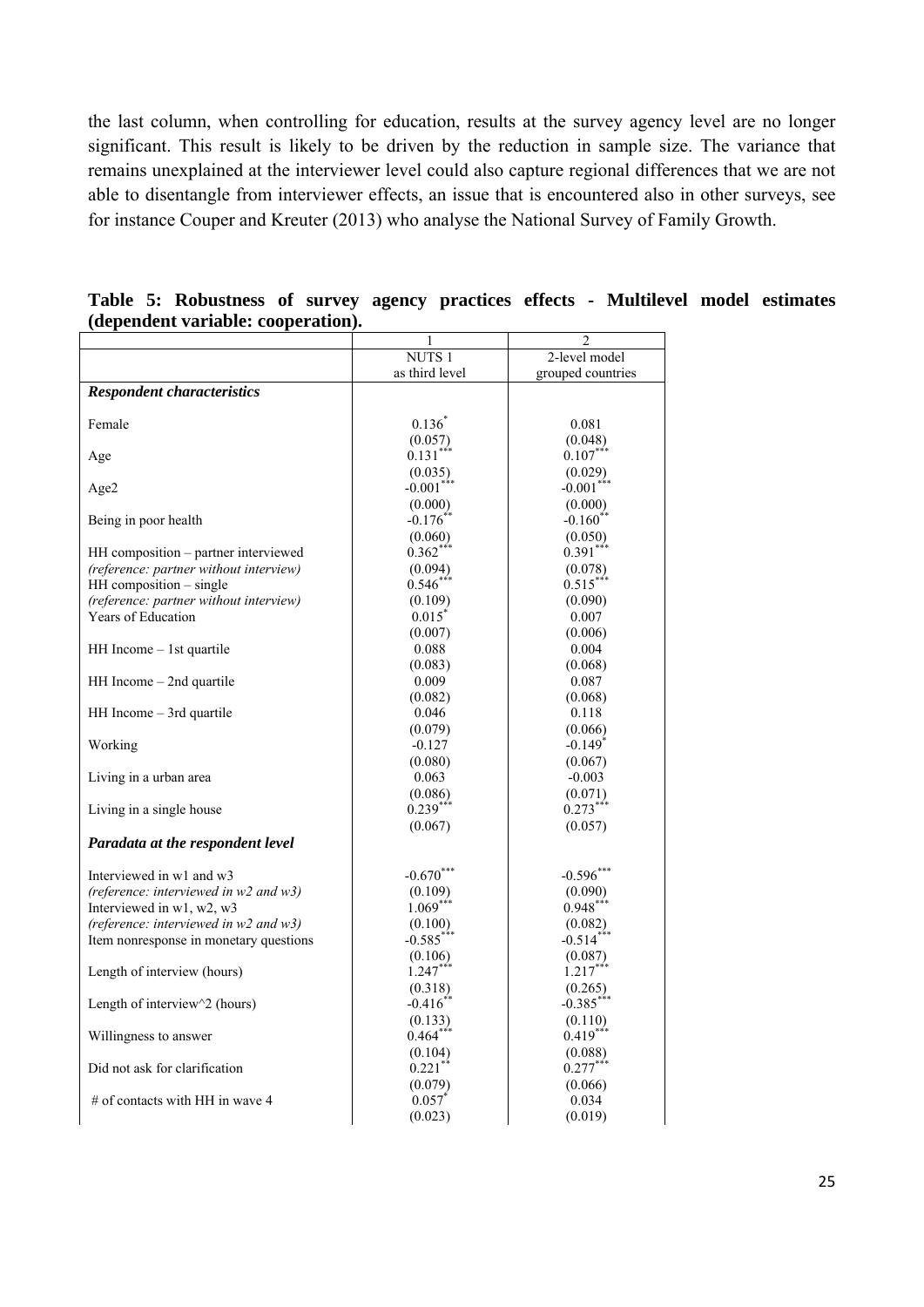#### *- Table 5 continued –*

| Interviewers' characteristics (w4)           |                       |                       |
|----------------------------------------------|-----------------------|-----------------------|
| Age                                          | $-0.001$              | $-0.007$              |
|                                              | (0.005)               | (0.005)               |
| Female                                       | 0.212                 | $-0.010$              |
|                                              | (0.113)               | (0.096)               |
| Experience with working on previous          | $0.707***$            | $0.619***$            |
| <b>SHARE</b> waves                           | (0.122)               | (0.111)               |
| Interviewer specific mean of contacts with   | $-0.189$ <sup>*</sup> | $-0.136$ <sup>*</sup> |
| HH until cooperation/refusal                 | (0.074)               | (0.066)               |
| Rounding to a multiple of 5 at grip strength | $-0.071$              | $-0.207$              |
| measure (too many)                           | (0.114)               | (0.102)               |
| Rounding to a multiple of 5 at grip strength | $-0.895***$           | $-0.713**$            |
| measure (too few)                            | (0.249)               | (0.236)               |
| <b>Agency control variables</b>              |                       |                       |
| Priority decided by Survey Agency            | 0.129                 | 0.167                 |
|                                              | (0.143)               | (0.111)               |
| Everyday contacts                            | $0.603***$            | $0.592***$            |
|                                              | (0.176)               | (0.145)               |
| Southern countries                           |                       | 0.035                 |
|                                              |                       | (0.169)               |
| Central countries                            |                       | 0.015                 |
| Survey Agency dummies                        |                       | (0.120)               |
| cons                                         | $-4.928***$           | $-3.580$ ***          |
|                                              | (1.285)               | (1.083)               |
| $\sigma_u^2$ (interviewer level)             | 0.840                 | 0.948                 |
| $\sigma_v^2$ (NUTS 1 level)                  | 0.031                 |                       |
| Deviance                                     | 9640.173              | 13639.634             |
| N                                            | 12688<br>***          | 17112                 |

Standard errors in parentheses  $p < 0.10$ ,  $p < 0.05$ ,  $p < 0.001$ 

#### *Survey agency practices*

In order to understand whether a small number of groups at the third level is problematic, we run the analysis based on NUTS 1 regions<sup>15</sup>, increasing the number of group at the highest level from 11 to 44. Looking at column 2 of Table 5, we can see that estimates are very similar to column 4 of Table 3. In column 2 of Table 5, we run a two-level model and include also controls for groups of countries to capture cultural effects and to understand whether *agency control* variables are still significant after controlling for other possible country determinants. We grouped countries as follows: the dummy *south* takes value one for Italy and Spain and zero otherwise, the dummy *centre* takes value one for Belgium, Switzerland, Germany, Czech Republic and Austria whereas *north*, the reference group, equals one for Denmark, Sweden and the Netherlands. We finally run the complete model by dropping countries one-by-one: results, available upon request, do not change.

<sup>&</sup>lt;sup>15</sup> The information about NUTS1 regions has been derived from the accommodation history section in SHARELIFE where individuals are asked to report the region for each house where they have lived. Typically interviewers move within NUTS2 regions, but some of them cover larger areas, to preserve the nested structure of the model, we dropped interviewers, 136, who operated in more than one NUTS 1 region.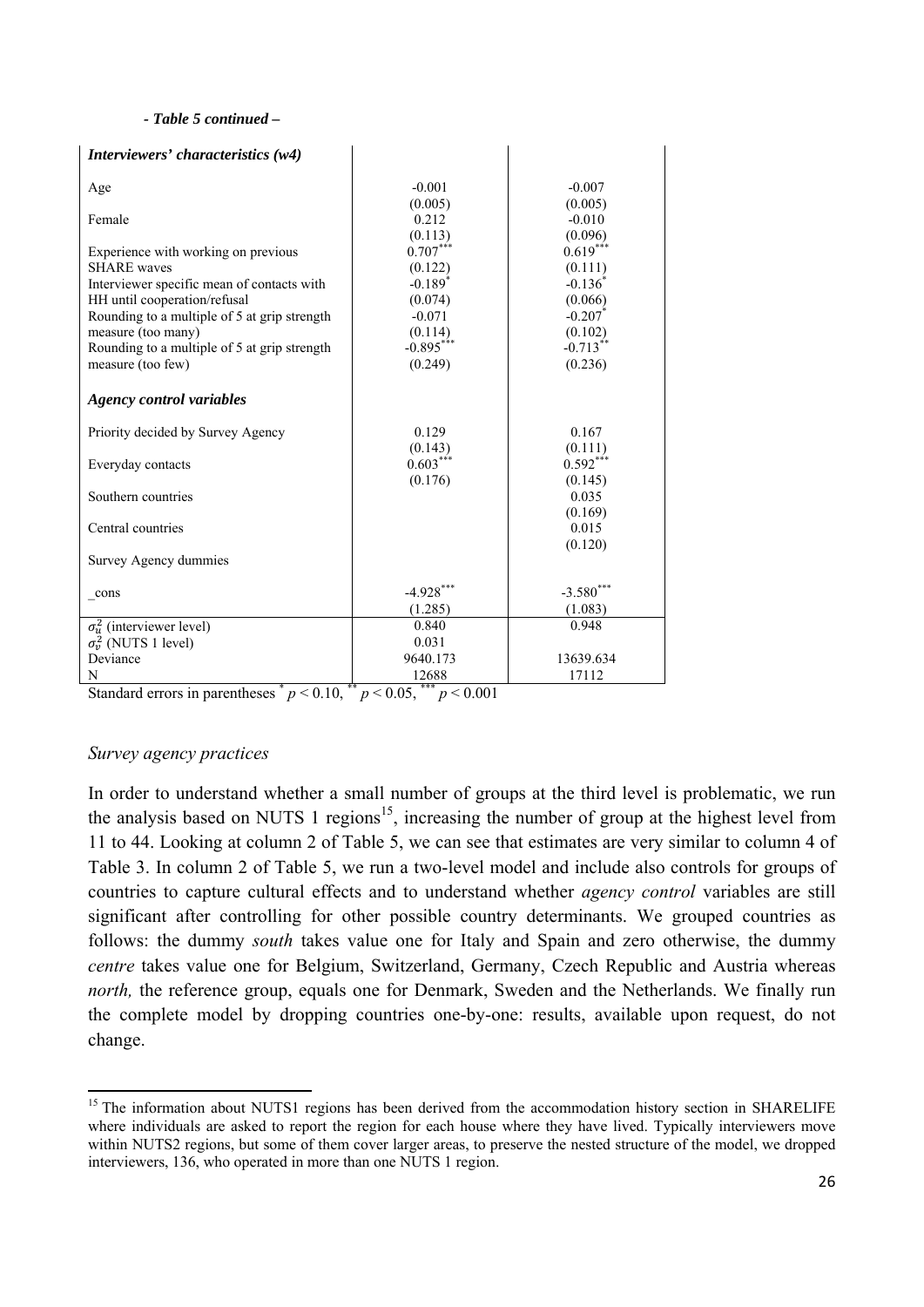## **7. Conclusions**

Nonresponse has been a longstanding issue in survey research with several studies seeking to identify factors that affect attrition in panel surveys. Our analysis focuses especially on the role of paradata in providing additional information to predict cooperation. We are especially interested in factors affecting cooperation propensity that are "under the researcher control": survey agencies fieldwork strategies, features of interviewers and the respondent-interviewer interaction. We investigate which paradata from SHARE wave 3 and 4 help to predict cooperation in wave 4, regarding (1) previous experience with interviews, (2) current interviewer characteristics, and (3) agency-level fieldwork indicators. Using multilevel models, we found that factors at all three levels (respondent, interviewer and survey agency) influence cooperation.

Panel respondents are allowed to base their cooperation decision on their previous interview experience. The respondent-interviewer interaction from wave 3 is predictive for future cooperation. Our findings highlight for instance that item nonresponse predicts cooperation in the next wave, i.e. respondents who answered most of the monetary items are more likely to participate in wave 4 than those who refused to provide answers to a considerable number of questions. Item nonresponse in monetary questions can be used for operational purposes to anticipate cases that are likely to be problematic. Interview length is another factor that is associated with cooperation in wave 4. Our results suggest that very long interviews discourage individuals in participating in later waves, and this has to be kept in mind when designing or modifying the questionnaire. But up to a certain point, longer interviews are associated positively with further cooperation and this might reflect engagement of the respondent in the study. The way interview length affects future cooperation is a gap in the current literature and further research is needed.

Previous experience with working as a SHARE interviewer seems to matter for convincing respondents more than interviewer's socio-demographic characteristics such as age, gender or education. Interviewers who perform well on survey tasks which require diligence are also more successful in gaining cooperation. This again reflects the importance of high-quality training and selecting diligent individuals as interviewers. Moreover, the number of successful contacts can be used as an indicator to monitor interviewers, since our results highlight two competing effects. Given a specific interviewer, the higher the number of contacts the more likely cooperation is in wave 4, but interviewers who, on average, tend to register several contacts reduce or even cancel the positive effects of re-approaching the household. These indicators can be used to identify outliers that need further quality evaluations to assure that the prescribed protocol was followed. In general, more detailed measures of diligence or a combination of measures might help to investigate the relationship between work quality and survey participation outcomes. Further research should focus on the interaction between the different levels of respondents' prior interview experience, current interviewers' abilities and the overarching fieldwork strategies applied by survey agencies. Especially at the intersection of respondents and interviewers there is room for improvement in assignment strategies; strategies that do not only rest on regional proximity but also on demographics such as age and gender or interviewers' abilities in approaching reluctant sample units.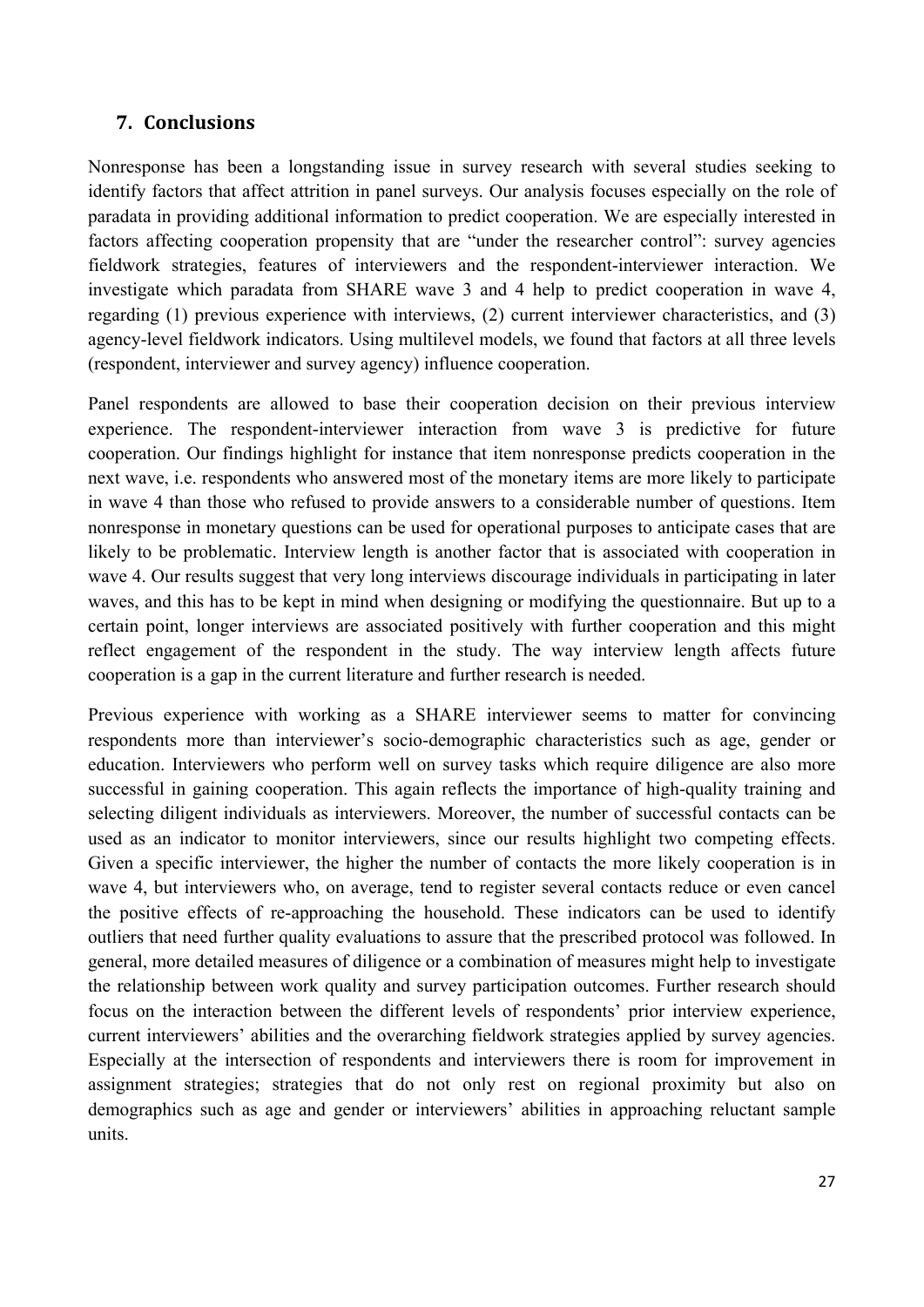Finally, when looking at survey agency related controls, we found that having contact everyday with interviewers increases the chances to gain cooperation of respondents. This result highlights the importance of communication between survey agency coordinators and interviewers to successfully conduct surveys. Given that this analysis represents a wave-specific description of response behaviour in SHARE we have to be cautious when extending our results to the whole gross sample. The response process in later waves might differ in important ways from participation patterns in earlier waves of a panel. To better understand the phenomenon and suggest more robust operational practices it will be useful to consider the whole longitudinal gross sample, i.e. all individuals that have been interviewed at least once. This will also allow for separating between retention and recovery. The underlying mechanisms for subsequent participation on the one hand (retention) and interrupted participation on the other hand (recovery) might differ. In our analysis we are able to explain only part of the variability at the interviewer level: additional information is needed to understand what determines cooperation propensity at the interviewer-respondent level. This highlights the importance of collecting data about personality traits (known also as 'big 5') or attitude questions on persuasion strategies as done in the European Social Survey (see Blom et al. 2011) or interviewers working for the UK National Centre for Social Research (Jäckle et al. 2013). This was partly already done within the SHARE interviewer survey for Germany (Korbmacher and Blom, 2011) and will be extended to the whole SHARE sample asking about interviewers' general attitudes, own behaviour, experience with measurements and expectations in the future.

### **References**

- Aartsen, M. J., Smiths, C. H. M., Van Tilburg, T., Knopscheer, K. C. P.M. and D.J.H Deeg (2002). Activity in older adults: Cause or consequence of cognitive functioning? A longitudinal study on everyday activities and cognitive performance in older adults, *Journal of Gerontology: Psychological Science*, 57,153–162.
- Blom, A.G. (2012). Explaining cross-country differences in survey contact rates: application of decomposition methods. *Journal of the Royal Statistical Society Series A*, 175, Part1, 217– 242.
- Blom, A.G. and M. Schröder (2010). Sample Composition 4 Years on: Retention in SHARE Wave 3. In Schröder (Ed.) Retrospective Data Collection in the Survey of Health, Ageing and Retirement in Europe: SHARELIFE Methodology. Mannheim: MEA, Universität Mannheim.
- Blom, A.G., Leeuw, E.D.D., and J.J. Hox (2011). Interviewer Effects on Nonresponse in the European Social Survey. *Journal of Official Statistics*, 27, 359-377.
- Blom, A.G., P. Lynn and A. Jäckle (2008). Understanding Cross-National Differences in Unit Non-Response: The Role of Contact Data. ISER Working Paper 2008-01.
- Börsch-Supan, A., Brandt, M., Hunkler, C., Kneip, T., Korbmacher, J., Malter, F., Schaan, B., Stuck, S. and S. Zuber (2013). Data Resource Profile: The Survey of Health, Ageing and Retirement in Europe (SHARE). *International Journal of Epidemiology*, 42, 992- 1001.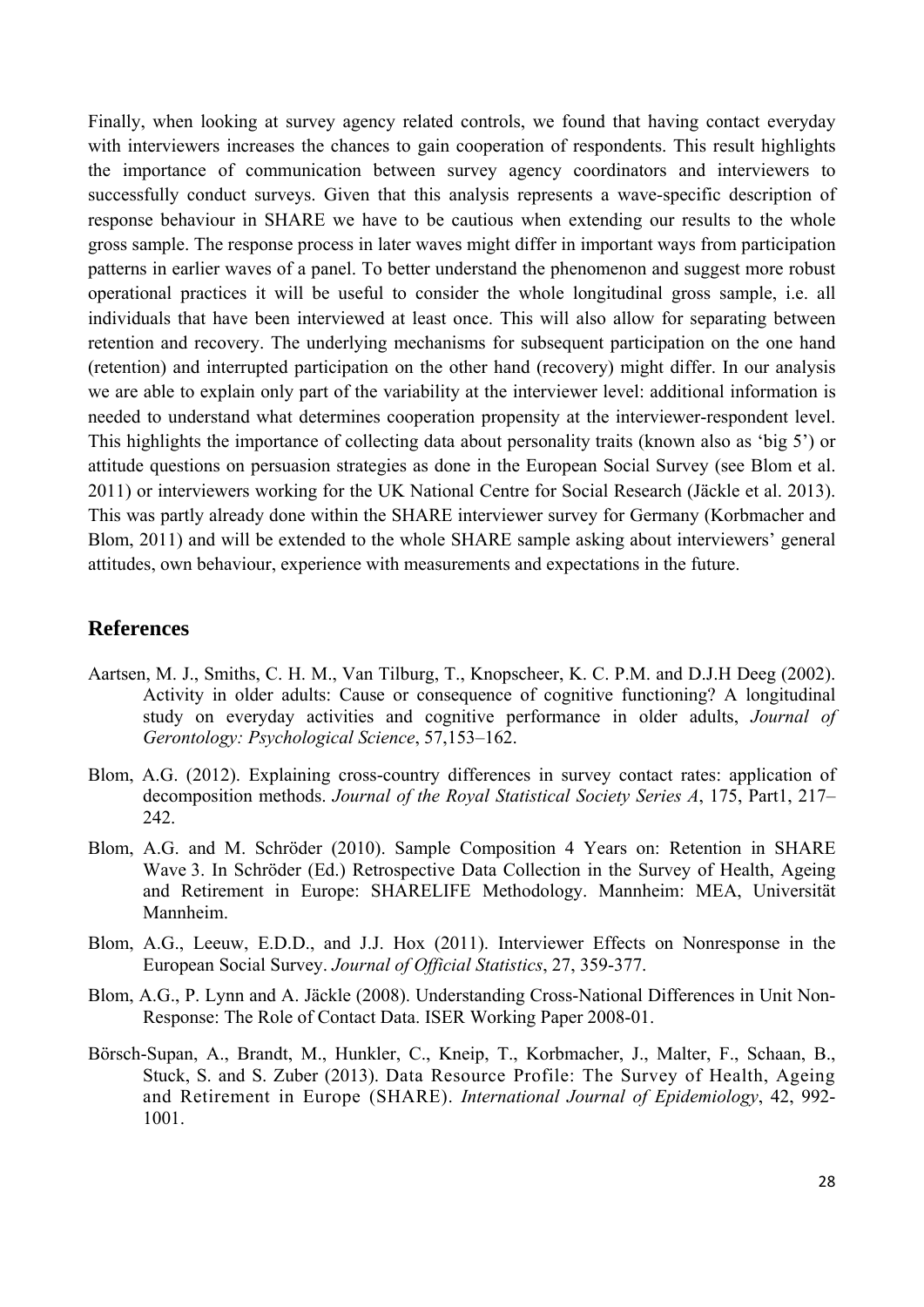- Branden, L., Gritz, R.M., and M.R. Pergamit (1995). The Effect of Interview Length on Attrition in the National Longitudinal Survey of Youth. NLS Discussion Paper. Report: NLS 95-28.
- Burton, J., Laurie H. and Moon N. (1999). Don't ask me nothin' about nothin', I just might tell you the truth - The Interaction between unit nonresponse and item nonresponse. Paper presented at the International Conference on Survey Nonresponse, Portland, Oregon.
- Celidoni, M., Dal Bianco, C., and G. Weber (2013). Early retirement and cognitive decline. A longitudinal analysis on SHARE data. Marco Fanno working paper n. 174- 2013.
- Couper, M.P., and F. Kreuter (2013). Using paradata to explore item level response times in surveys. *Journal of the Royal Statistical Society Series A*, 176, 271-286.
- De Leeuw, E.D., Hox, J.J., and M. Huisman (2003). Prevention and treatment of item nonresponse. *Journal of Official Statistics,* 19, 153–176.
- Durrant, G. B., R. M. Groves, Staetsky, L. and F. Steele (2010). Effects of Interviewer Attitudes and Behaviors on Refusal in Household Surveys. *Public Opinion Quarterly*, 74, 1–36.
- Durrant, G., and F. Kreuter (2013). The Use of Paradata in Social Survey Research. *Journal of the Royal Statistical Society Series A*, 176, 1-3.
- Enzmann, D. and U. Kohler (2012). MERESC: Stata module to rescale the results of mixed nonlinear probability models. Statistical Software Components S457400, Boston College Department of Economics.
- Fielding, A. (2004). Scaling for Residual Variance Components of Ordered Category Responses in Generalised Linear Mixed Multilevel Models. Quality and Quantity, *The European Journal of Methodology*, 38, 425-433.
- Fricker, S., Creech, B., Davis, J., Gonzalez, J., Tan, L., and N. To (2012). Does Length Really Matter? Exploring the Effects of a Shorter Interview on Data Quality, Nonresponse, and Respondent Burden. Paper presented at the Federal Committee on Statistical Methodology 2012 Research Conference, Washington DC, USA.
- Groves, R.M, and M.P. Couper (1998) Nonresponse in Household Interview Surveys. New York: John Wiley & Sons, Inc.
- Hox, J., and E. de Leeuw (2002). The Influence of Interviewers' Attitude and Behavior on Household Survey Nonresponse: An International Comparison. In R. M. Groves, D. A. Dillman, J. L. Eltinge, and R. J. A. Little (Eds.), Survey nonresponse. NewYork: Wiley
- Hox, J.J. (2010). Multilevel Analysis. Techniques and Application, (Second Edition). New York: Routledge.
- Jäckle, A., Lynn, P., Sinibaldi, J., and S. Tipping (2013). The Effect of Interviewer Experience, Attitudes, Personality and Skills on Respondent Co-Operation with Face-to-Face Surveys. *Survey Research Methods,* 7, 1-15.
- Kneip, T. (2013). Survey Participation in the Fourth Wave of SHARE, Malter, Frederic und Börsch-Supan, Axel, SHARE Wave 4: Innovations & Methodology, MEA, München. 140- 155.
- Korbmacher, J. M., and M. Schroeder (2013). Consent When Linking Survey Data with Administrative Records: The Role of the Interviewer. *Survey Research Methods,* 7, 115-131.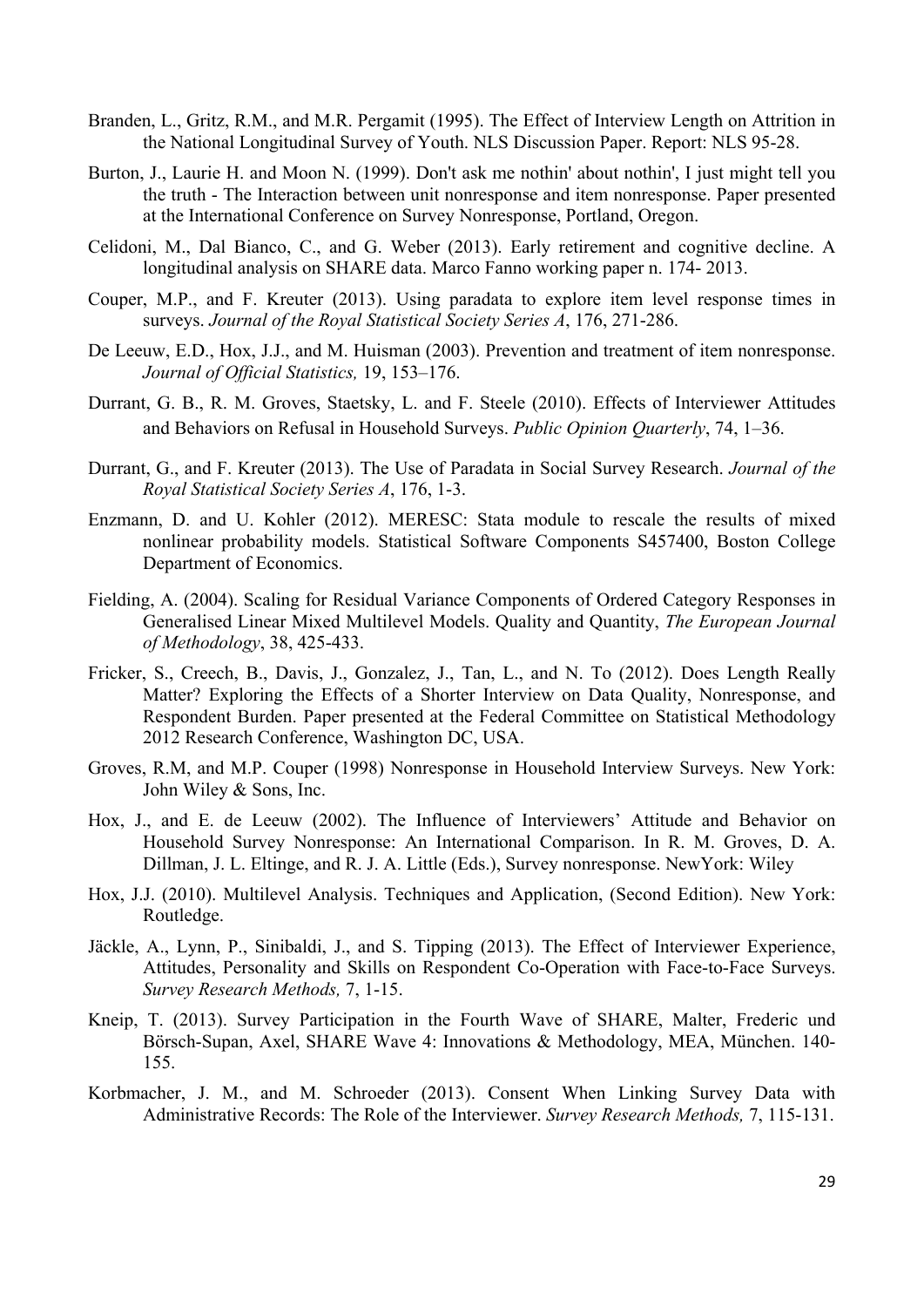- Kreuter, F. (2013). Improving Surveys with Paradata: Analytic Uses of Process Information. Hoboken, New Jersey: John Wiley & Sons.
- Krosnick, J.A. (1991). Response Strategies for Coping with the Cognitive Demands of Attitude Measures in Surveys. *Applied Cognitive Psychology*, 5, 213-36.
- Lepkowski, J. M. and M.P. Couper (2002), Nonresponse in the second wave of longitudinal household surveys. In Survey Nonresponse (eds R. M. Groves, D. A. Dillman, J. L. Eltinge and R. J. A. Little). New York: Wiley.
- Lipps, O., and G. Benson (2005). Cross National Contact Strategies. Paper presented at the AAPOR - ASA Section on Survey Research Methods.
- Lipps, O., and A. Pollien (2011). Effects of Interviewer Experience on Components of Nonresponse in the European Social Survey. *Field Methods*, 23, 156-172.
- Loosveldt, G., and K. Beullens (2013). The impact of respondents and interviewers on interview speed in face-to-face interviews. *Social Science Research*, 42, 1422-1430. doi: http://dx.doi.org/10.1016/j.ssresearch.2013.06.005.
- Loosveldt, G., Pickery, J. and J. Billiet (2002). Item Nonresponse as a Predictor of Unit Nonresponse in a Panel Survey. *Journal of Official Statistics,* 18, 545-57.
- Lugtig, P. (2014). Panel Attrition: Separating Stayers, Fast Attriters, Gradual Attriters, and Lurkers. *Sociological Methods & Research,* 14, 699-723.
- Lynn P., Kaminska, O. and H. Goldstein (2011). Panel attrition: How important is it to keep the same interviewer? ISER Working Paper Series, 2011-02, Institute for Social & Economic Reseach, ESRC.
- Lynn, P. (2008). The problem of nonresponse. In: De Leeuw et al. (Eds.). International Handbook of Survey Methodology. London & New York: Lawrence Erlbaum Associates.
- Lynn, P. (2013). Longer interviews may not affect subsequent survey participation propensity. Understanding Society Working Paper Series: 2013-07.
- Nicoletti, C., and F. Peracchi (2005). Survey response and survey characteristics: Microlevel evidence from the European Community Household Panel. *Journal of the Royal Statistical Society: Series A (Statistics in Society),* 168, 763-781.
- Paccagnella O. (2006). Centering or Not Centering in Multilevel Models? The Role of the Group Mean and the Assessment of Group Effects. *Evaluation Review,* 30, 66-85.
- Pickery J., Loosveldt G., and A. Carton (2001). The Effects of Interviewer and Respondent Characteristics on Response Behavior in Panel Surveys: A Multilevel Approach. *Sociological Methods & Research,* 29, 509-23.
- Rabe-Hesketh, S. and A. Skrondal (2005). Multilevel and Longitudinal Modeling Using Stata. Second Edition. College Station, Texas: Stata Press.
- Rubin, D. B. (1976). Inference and missing data. *Biometrika* 63, 581–592.
- Salthouse, T. A. (2009). When does age-related cognitive decline begin?, *Neurobiology of Aging*, 30,507–514
- Schaie, K. W. (1989). Individual differences in rate of cognitive change in adulthood, in The Course of Later Life: Research and Reflections (Eds.) V. L. Bengston and K. W. Schaie, Springer, New York.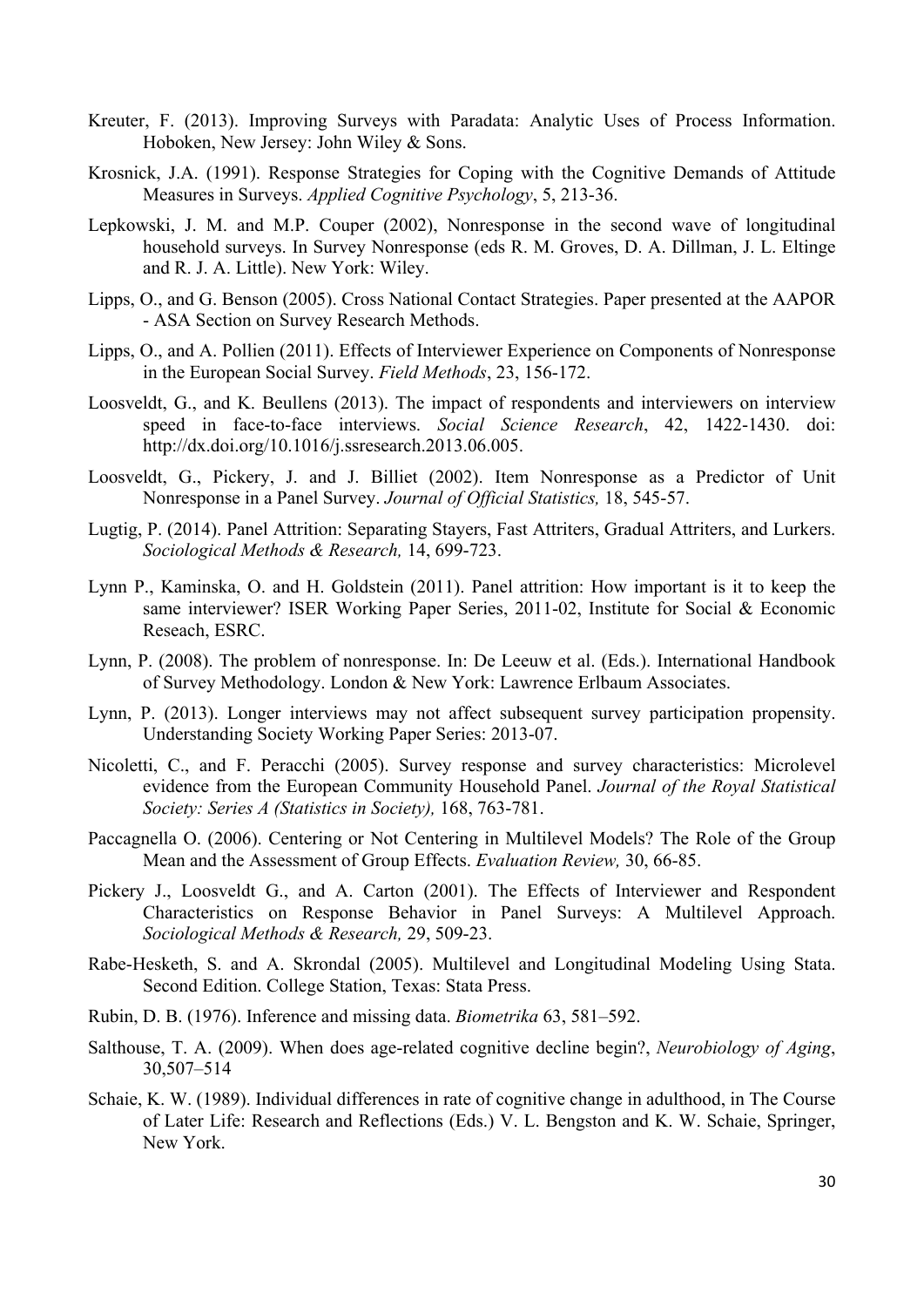- Self, S. G., and K.Y. Liang (1987). Asymptotic properties of maximum likelihood estimators and likelihood ratio tests under nonstandard conditions. *Journal of the American Statistical Association,* 82, 605-610.
- Sharp, L.M. and J. Frankel (1983). Respondent Burden: A Test of Some Common Assumptions, *Public Opinion Quarterly*, Vol. 47, 36-53.
- Skrondal, A. and S. Rabe-Hesketh (2009). Prediction in multilevel generalized linear models. *Journal of the Royal Statistical Society: Series A,* 172, 659-687.
- Skrondal, A. and Rabe-Hesketh, S. (2004). Generalized latent variable modeling: Multilevel, longitudinal and structural equation models. Boca Raton, FL: Chapman & Hall/CRC.
- Watson, N. and M. Wooden (2009). Identifying Factors Affecting Longitudinal Survey Response. In Methodology of Longitudinal Surveys, edited by P. Lynn. Chichester, England: John Wiley.

#### **APPENDIX A**

*Table A1: Descriptive statistics of Variables at Respondent Level (N=* 17112*)* 

| <b>Variable</b>               | Mean  | SD   | Min              | <b>Max</b>   | <b>Description</b>                                 |
|-------------------------------|-------|------|------------------|--------------|----------------------------------------------------|
| Cooperation                   | 0.83  | 0.37 | $\boldsymbol{0}$ | 1            | Cooperation in w4 (Outcome)                        |
| Female                        | 0.56  | 0.50 | $\mathbf{0}$     | $\mathbf{1}$ | Gender (reference: male)                           |
| Age                           | 68.06 | 9.79 | 35               | 102          | Age of Respondent in years                         |
| Being in poor health          | 0.39  | 0.49 | $\boldsymbol{0}$ | 1            | Self-reported poor health                          |
| HH composition - partner      | 0.67  | 0.47 | $\boldsymbol{0}$ |              | Partner in HH, and interviewed in w3 (ref: partner |
| interviewed                   |       |      |                  |              | without interview)                                 |
| $HH$ composition $-$ single   | 0.24  | 0.43 | $\mathbf{0}$     | 1            | Single HH (ref: partner without interview)         |
| Years of Education            | 10.73 | 4.75 | $\boldsymbol{0}$ | 25           |                                                    |
| HH Income $-1st$ quartile     | 0.25  | 0.43 | $\boldsymbol{0}$ | $\mathbf{1}$ | HH Income, 1.Quartile by country                   |
| $HH$ Income $-$ 2nd quartile  | 0.25  | 0.43 | $\boldsymbol{0}$ | 1            | HH Income, 2. Quartile by country                  |
| $HH$ Income $-$ 3rd quartile  | 0.25  | 0.43 | $\boldsymbol{0}$ | $\mathbf{1}$ | HH Income, 3.Quartile by country                   |
| Working                       | 0.27  | 0.45 | $\boldsymbol{0}$ |              | If R declares to be employed or self employed      |
| Living in an urban area       | 0.23  | 0.42 | $\boldsymbol{0}$ | $\mathbf{1}$ | Small town or rural area (ref: urban)              |
| Living in a single house      | 0.70  | 0.46 | $\boldsymbol{0}$ | $\mathbf{1}$ | Living in a single house (ref: flat)               |
| Interviewed in w1 and w3      | 0.64  | 0.48 | $\boldsymbol{0}$ | $\mathbf{1}$ | Interviewed in w1 and w3                           |
| Interviewed in w1, w2, w3     | 0.57  | 0.50 | $\boldsymbol{0}$ | 1            | Interviewed in $w1,w2,w3$                          |
| Item nonresponse in financial | 0.21  | 0.28 | $\boldsymbol{0}$ | 1            | Percentage of item nonresponse to monetary items   |
| questions                     |       |      |                  |              | in $w3$                                            |
| Length of interview           | 0.90  | 0.38 | 0.24             | 2.55         | Length of interview in w3 (in hours)               |
| Willingness to answer         | 0.92  | 0.26 | $\mathbf{0}$     | 1            | Willingness to answer in w3                        |
| Did not ask for clarification | 0.83  | 0.37 | $\mathbf{0}$     | 1            | Did not ask for clarifications in w3               |
| $#$ of contacts with HH in    | 2.45  | 1.40 | $\mathbf{1}$     | 27           | Times hh was contacted in w4                       |
| wave 4                        |       |      |                  |              |                                                    |

Data: SHARELIFE release 1, SHARE wave 4 release 1.1.1 and internally available paradata.